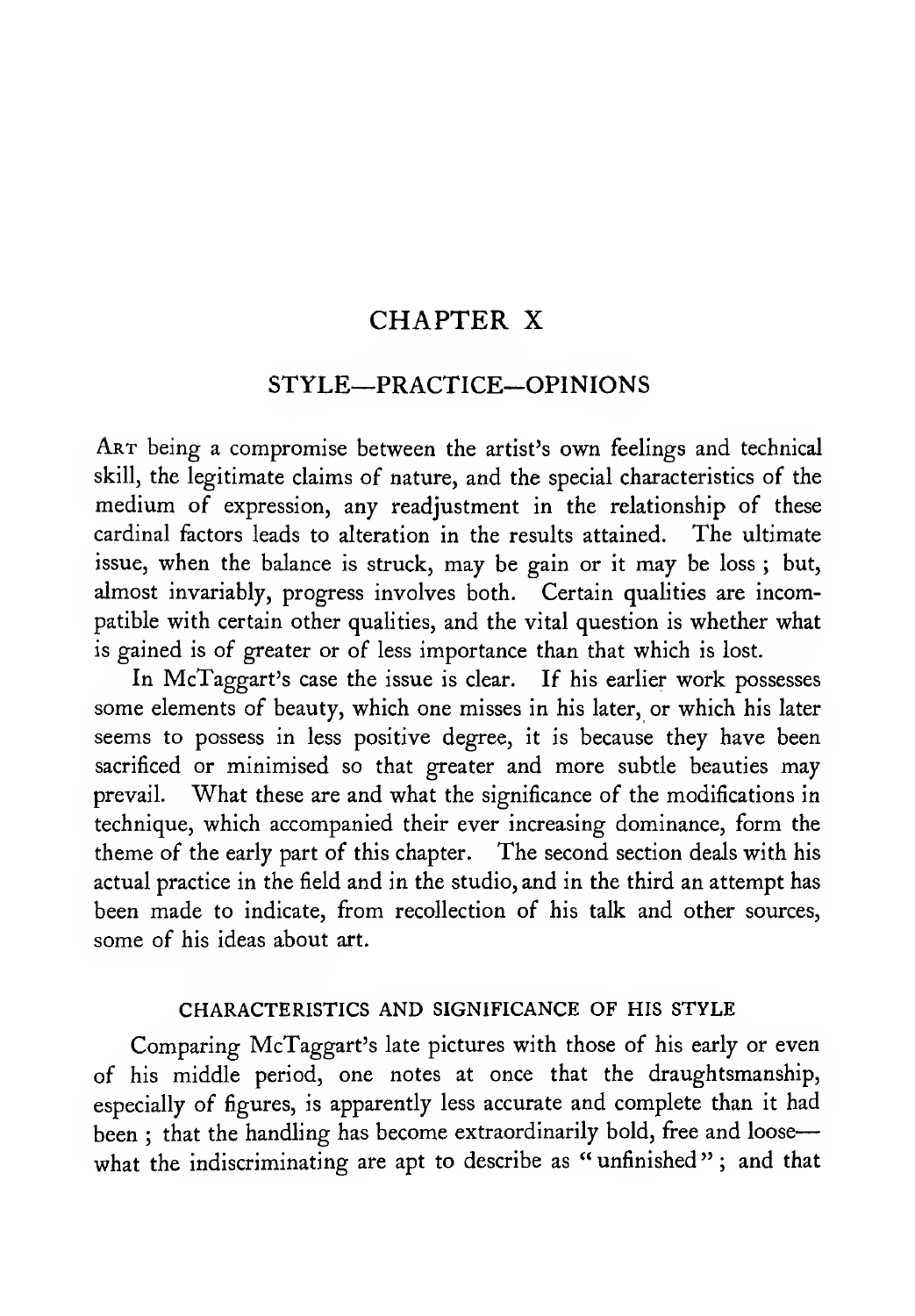

THE WHITE SURF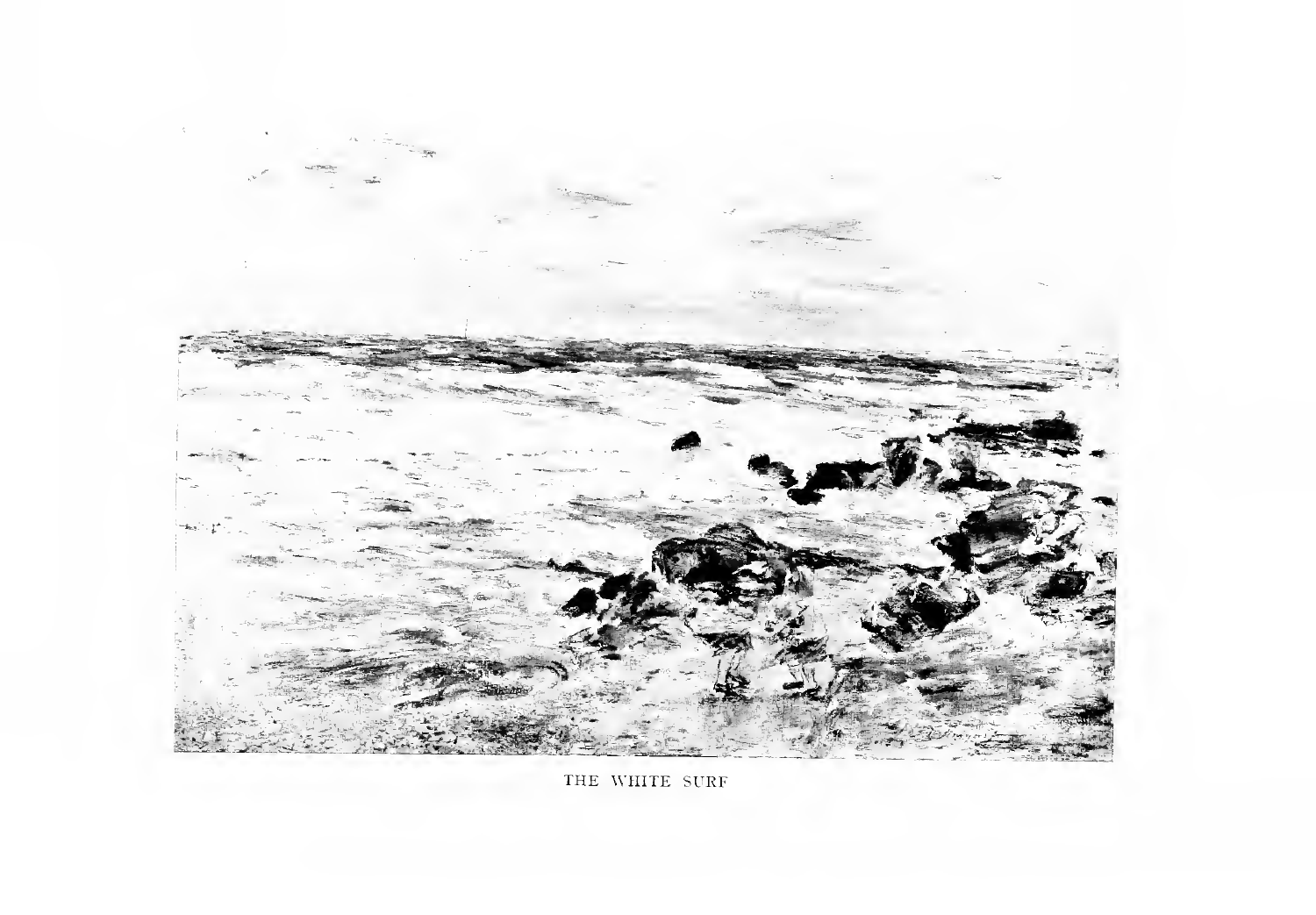# CHARACTERISTICS OF HIS STYLE 189

elimination of detail is carried to a point where those unfamiliar with the unconventional and subtle means by which he attained his effects are frequently baffled at first. Yet his later style of drawing, though deficient in realisation of absolute form, and much sketchier in manner, is really more expressive than his earlier and reveals higher powers of draughtsmanship. Vividly related to life, it is dynamic with suggestion of that transition from one position to another which is the very essence of unarrested movement, whether in figures, landscape, or the sea. It is in short drawing of that imaginative and interpretative kind, which, visualising the vital significance of action rather than its momentary pose, captures its essence and attains effects beyond the reach of the perfectly correct academic draughtsman and completely outwith the grasp of the instantaneous camera. The wonderful sense of movement and of the living air, and the spaciousness of effect, which mark the heaving seas and far spreading landscapes of his late period, are dependent in the last resort upon mastery of drawing, and his figures, if now and then faulty in construction and even in proportion, are alive with the same vital power. Nearly always also, when his pictures are looked at from the distance at which they tell as a whole, the figures seem right not only in action and placing but in actual form. Finally, engrossed in what they are doing, the actors in his little dramas appear to be quite unconscious that they are being watched.

Simultaneously his treatment of faces and of hands and feet underwent a somewhat analogous evolution. While during the first half of his career they had been carefully modelled and completely rendered in both form and expression, they came gradually to be suggested rather than realised. Latterly this suggestion was frequently so slight that, although the faces always retained their beauty of type and character, the charm of intimate characterisation which had been such a delightful element in his figure incident in the seventies and eighties was to a certain extent lost. This was part of the price paid for his advance in creative power. What had once been <sup>a</sup> delight in itself had become incompatible with the larger aims which dominated his art in its latest development. Briefly these were the weaving of the emotions stirred by external nature and those associated with the life of man into one complete and closely related artistic whole. In this larger and more cosmic conception figures and all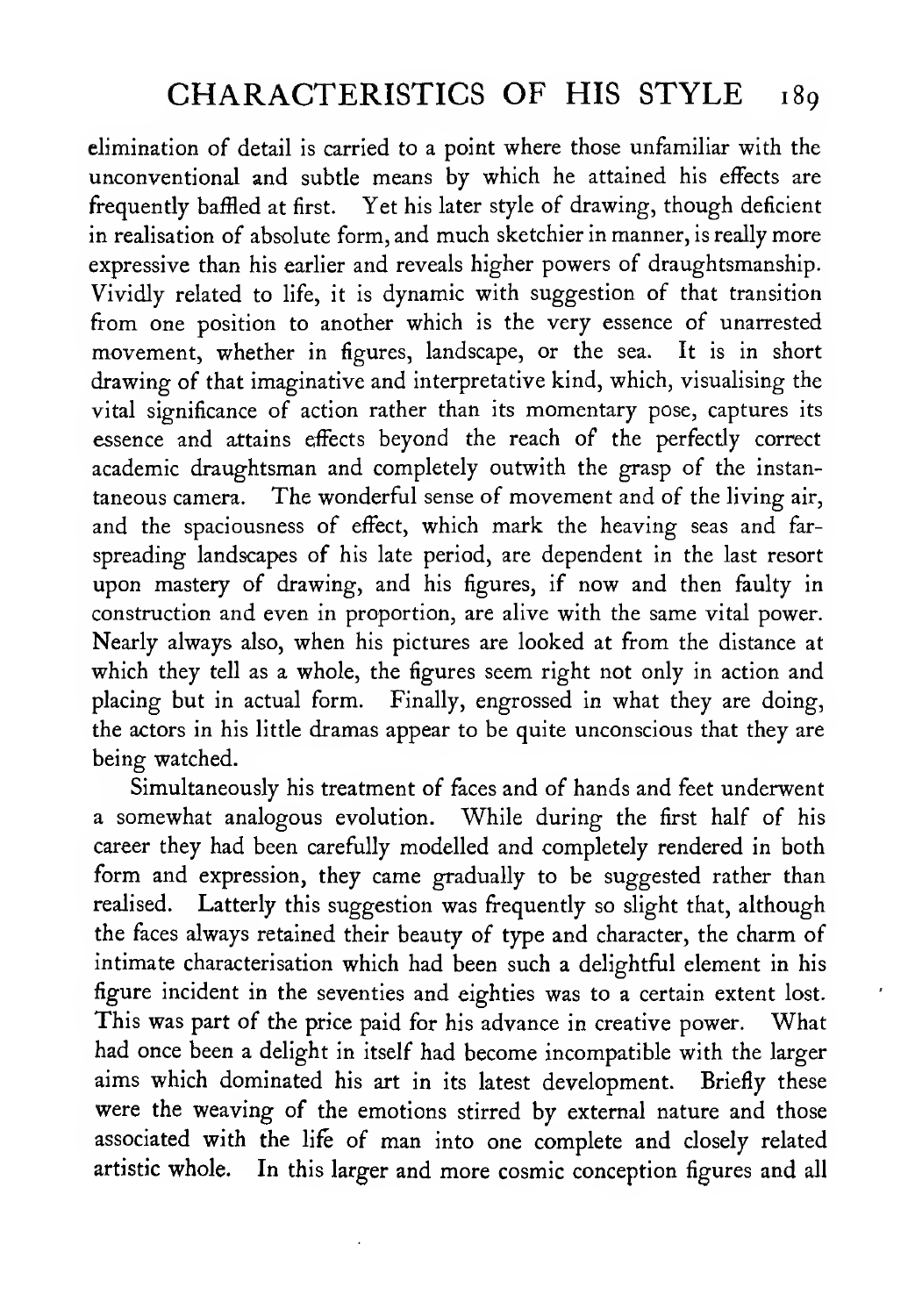the separate elements in natural effect, however charming in themselves, came increasingly to play not independent but contributory parts ; variety and incident ceased to be primarily of individual importance ; the theme became the harmonic unity and spiritual relationship of all nature and was expressed, orchestrally as it were, in purely pictorial terms. McTaggart's art, always interpretative, had become fully creative, and, while retaining close touch with reality, embodied a profound and poetic apprehension of the essential life and emotional significance of the world.

The tendency towards what seems at first sight an arbitrary lightening of cast shadows and of the tone of his figures in relation to their sur roundings, which appears in his latest phase, is also connected with this more creative impulse. Although the accepted theory of chiaroscuro, derived from study of the old masters, is that contrast of tone increases illumination, McTaggart felt that strong tones and shadows often interfered with the breadth of effect and delicacy of pattern which were to him amongst the chief beauties of nature. His later practice was therefore based upon unity and suggestion rather than upon contrast and factual representation. Instead of forcing the shadows to intensify the light and focussing the central light by lowering the tone of the surrounding passages, he tended to lighten the shadows and carried the light right from edge to edge of the visual field. And, contrary to tradition though this practice was, by its use he not only increased the pictorial unity of his compositions but greatly enhanced both the brilliance and luminous spread of his lighting. Relieved of strong shadows, his design assumed much of the jewelled brilliance of colour which marks the great European primitives, and acquired some of those abstract and delicate decorative qualities which form to Western eyes perhaps the most immediate charm of Oriental art. At the same time, he made <sup>a</sup> notable advance in realistic truth, for these effects were fused in ambient atmosphere, which, suffusing every part, bathed the whole in diffused light. Yet his pictures, however light in key, never look feeble or wanting in relief. Brilliant in effect and colour, they are alive with a suggestion of sunshine-suffused atmosphere and of tremulous aerial space more vivid and subtle than anything that had hitherto been accomplished in painting. Further, as regards the figures, what was lost in absolute truth of tone and solidity of mass was more than counterbalanced by the vitality given to them by the skill and grace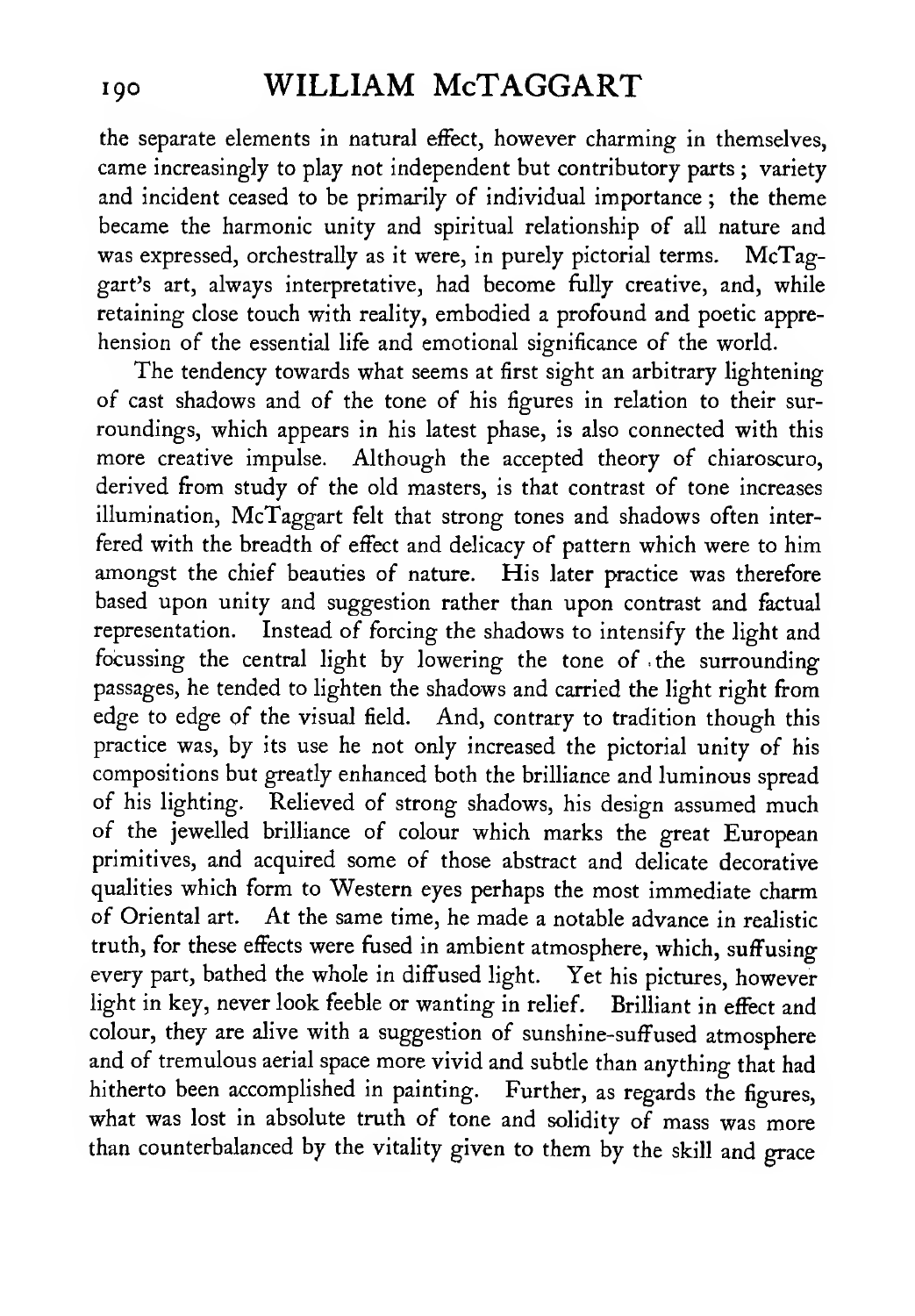with which he accentuated an outline here or a feature there by swift dark line or touch. So, despite occasional false relative values, his figures always retain—what is rarer—their true places in the decorative and emotional effect of the whole. Whether occupying a prominent part in the conception or so elusive as to be unnoticed at a first glance, his fishers and country-folk and children are always one with nature, and, enriching and mingling with the poetry of earth rather than dominating it, his incidents are woven into its texture like strands of heavenly melody through the symphonic music of the spheres.

If apparently loose and sketchy, McTaggart's handling was never careless or unfinished. He possessed <sup>a</sup> very complete command of the technique of painting, and his later style was the issue of this mastery adapted to the expression of the qualities in art and nature which he most admired. Trenchant and brilliant, where power and intensity of effect were desired, and combining subtlety with delicate incisiveness, where the theme demanded grace and tenderness, his brushwork varied responsive to the dominating mood. To the last his handling was vital, and, without a meaningless touch, is marked by a swiftness and lightness which implies rather than imitates the complexity and movement of reality. When over seventy, he still lived in the hope of doing better next time; but in the work of his later years he came very near realising Hokusai's aspiration that every blot and every line from his brush should be alive. This, of course, adds greatly to the joy given by his pictures, not only to those capable of appreciating finely expressive craftsmanship but unconsciously to all. His bold subordination of detail contributes to the same result. Throughout his career, after the first few years when delicate precision and wealth of detail dominated his inherent, but as yet comparatively inactive, feeling for breadth and unity of effect, he had gradually been shedding the unessential. Controlled by wonderful knowledge of natural detail and by a hand experienced in rendering it with the greatest refinement, in his late pictures this leaving out is done in a way which, while suggesting much, brings the essential elements into that simpler and more elemental harmony which is of the essence of creative art, and in its subtly articulated rhythm suggests the very life and stir of nature herself.

Harmonious in colour and refined in tone from the first, when his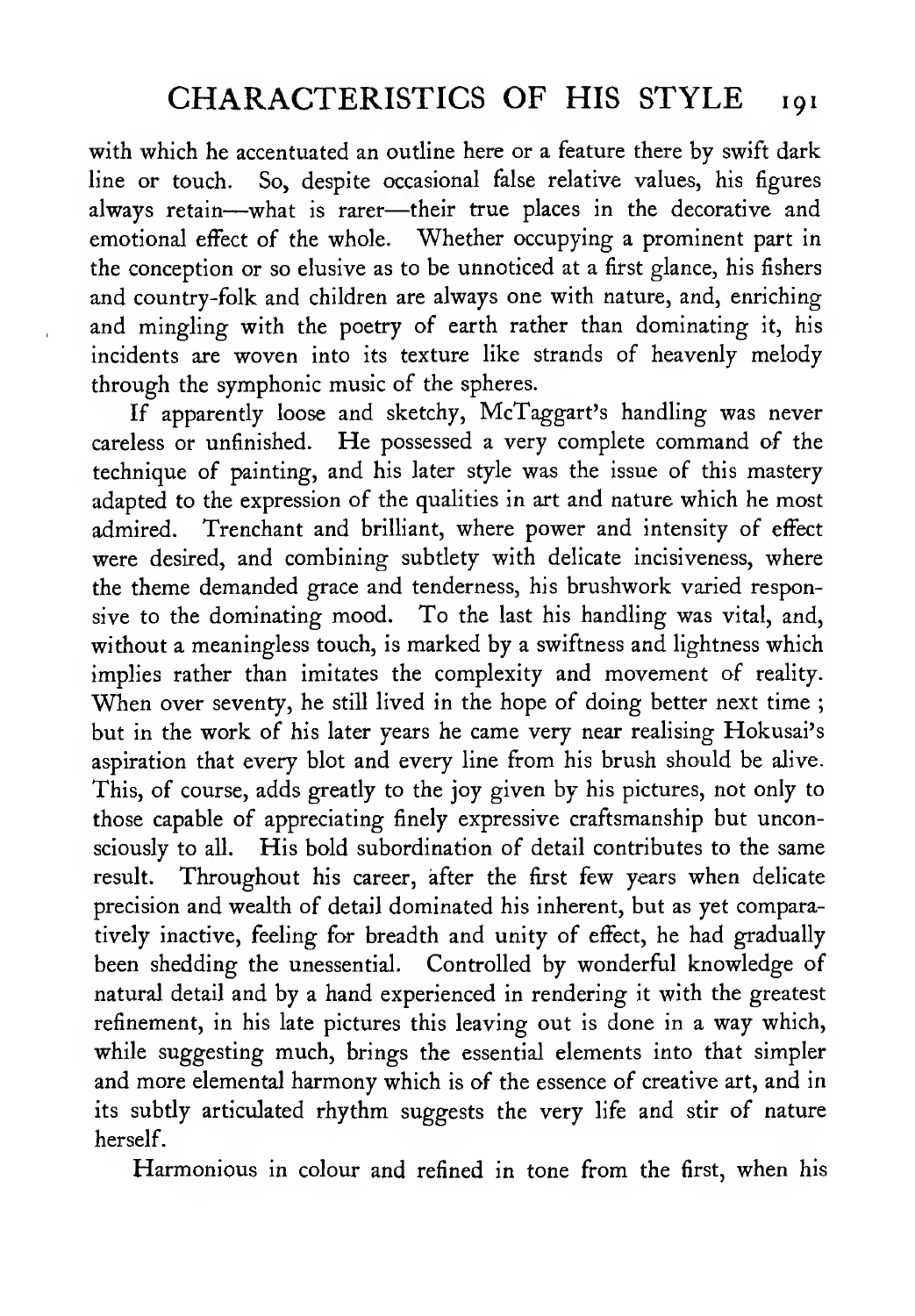manner, although showing signs of individuality, was still related to the earlier Scottish tradition with its transparent brownish fond, one finds in pictures painted quite early in the sixties a very notable expansion towards the purity of colour, clarity of tone and brilliance of light, which were to be amongst the most characteristic elements in the work of his maturity. But at the close of that decade, he seems to have become engrossed for awhile with other problems. These were connected chiefly with the significant expression of that synthetic conception of nature which, superseding his interest in the beauty of detail for its own sake, was henceforward to be the determining factor in his development. When two or three years later he emerged from this, the most obviously transitional phase in the evolution of his style, his innate passion for colour and light asserted itself once more. Now, however, atmospheric colouration was associated with a greatly quickened feeling for movement which shows, not only in the greater vividness with which the action of figures and the sway and motion of landscape or sea under the influence of wind or tide are painted, but in a heightened interest in changeful and transient atmospheric effects. Increasingly evident and expressed with ever increasing technical power, these qualities of atmosphere, colour and movement had attained very powerful and significant expression long before his removal to Broomieknowe in 1889.

Still, remarkable though his work during the eighties had been in these respects, that done later was even more remarkable. Light and colour were then combined in an indivisible unity which, being attained by the most subtle use of pure colour—the colour combinations producing the aerial tones—gives the rendering of nature throughout his latest period a strangely vivid beauty and a lasting fascination all its own. If not wholly determined by it, colour was also perhaps the most important element in his design. He continued to use light and shade, of course; but, while it remained an element in the pictorial ensemble, it was subordinated to the colour harmony which had become the dominating factor. Composed in masses of broken and vibrating colour, at once tint and atmosphere, and having little relationship to the chiaroscuro-charged masses of traditional design, his later pictures are held together pictorially by his unique power of evoking a colour scheme, which, beautiftil in itself, expresses very fully the emotional mood and the atmospheric effect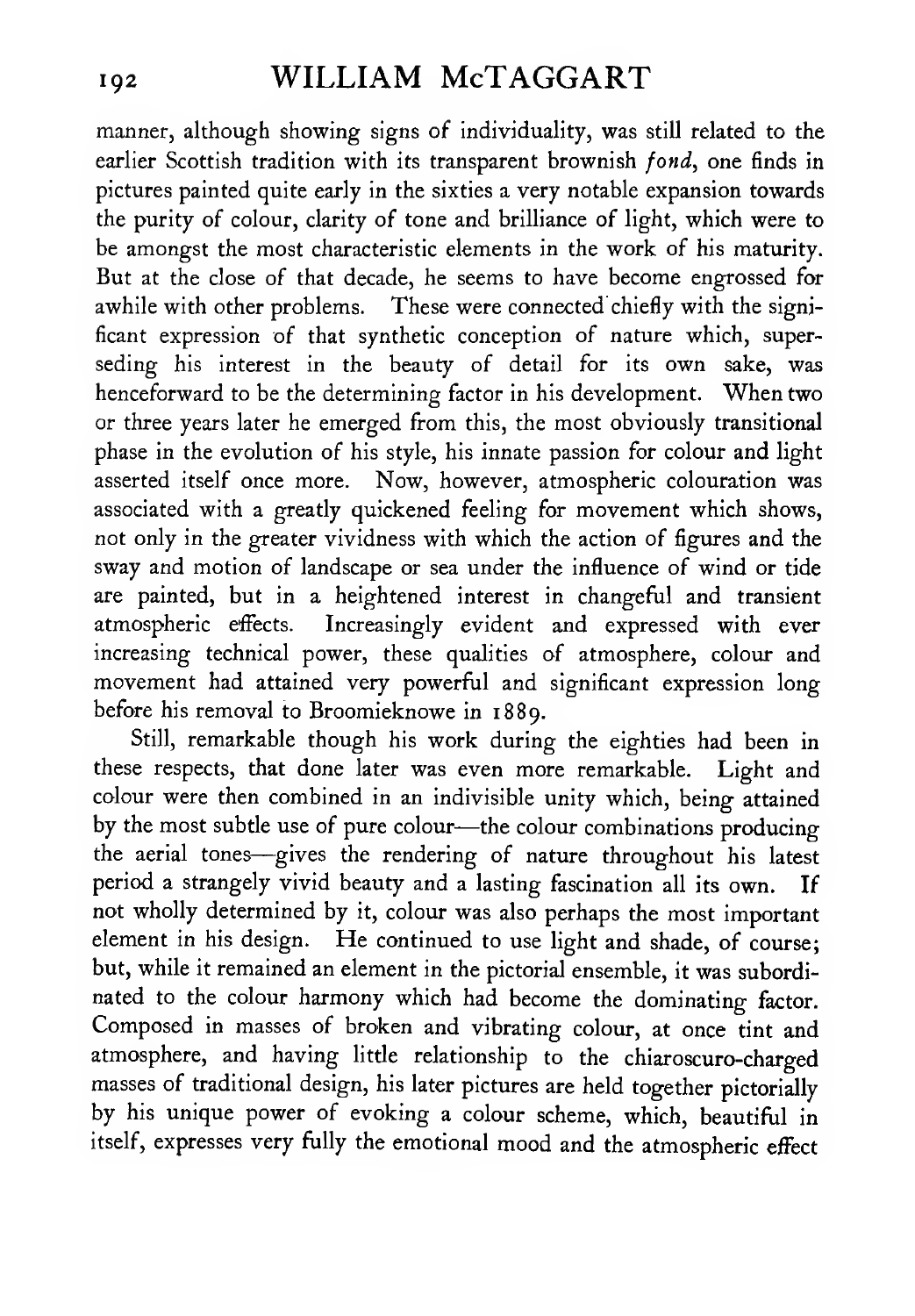

BY SUMMER SEAS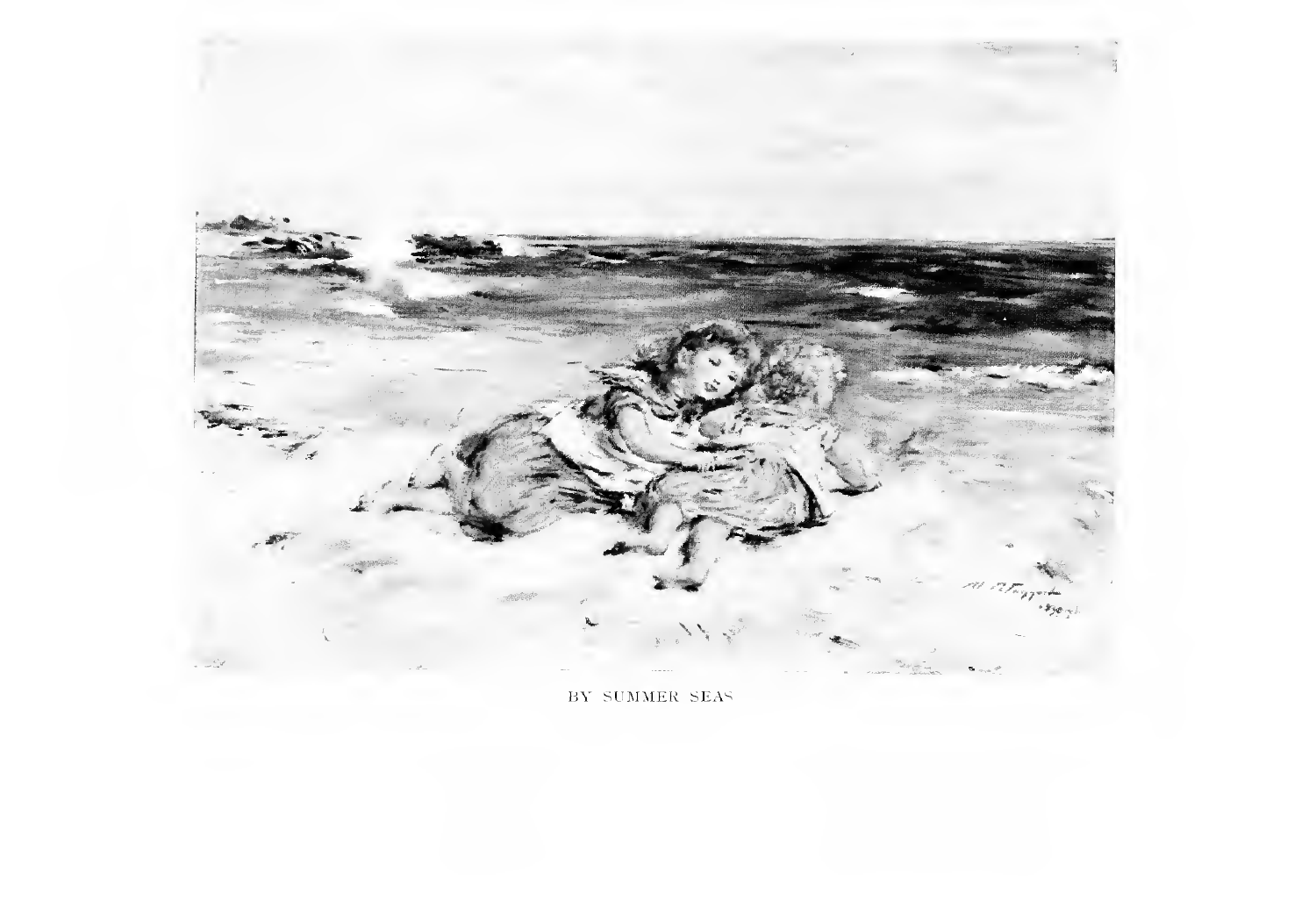# CHARACTERISTICS OF HIS STYLE 193

which dominate the conception. Within this ensemble, in which poetic feeling and sensitive observation of reality mingle, his boldly conceived, yet delicately adjusted, combinations of warm and cold colour suffused with real light, clear or subdued, produce exceedingly rich and full harmonies. These chromatic harmonies again are enriched and enhanced by the more formal rhythm added by a very skilful use of sweeping and culminating lines. For, although this linear element exists only in the juxta-position of tones and colours, its influence articulates, as well as relates, the parts and accentuates both the visual melody and the emotional significance of the design. The increased sense of movement and of the vibration of light possessed by these later pictures through the modifications in drawing and handling already described, and through the unerring instinct with which he eliminated unessential detail, was also accessory to the total artistic result. But it is in the combination of all these qualities, each remarkable in itself, into a pictorial unity, rhythmic in design, balanced in conception, and vital with a rare and personal apprehension of the inner life of things that the ultimate triumph of his later work resides.

Energy, freshness and masterly disposition, the three elements which St. Beuve considered the marks of a classic, McTaggart's work possesses in rich measure. The energy is elemental in kind: powerful and passionate, yet controlled by law. The freshness is not only that of the living air and the wide ocean and the rich green earth he painted, but springs from a fresh unprejudiced eye and a heart attuned to the spiritual significance of reality. The disposition, spontaneous as it looks, is the ordered expression of profound thought, which, beating out, from the facts of nature used, that rhythmic harmony which underlies and vitalises all natural phenomena, endows the pictorial beauty so achieved with heightened powers of appeal.

If it is exceedingly difficult to find words at all equivalent to, or even suggestive of, the elusive pictorial qualities just discussed—after all are they not just what they are from emotional characteristics inherent in painting and not to be found in words?--- it is no easier to explain that they are the issue of the painter's thought and emotion and express a profound intellectual grasp of the significance of painting and of its intimate and moving relationship to life. Yet undoubtedly this is so. They are the expression in terms proper to the painter's art of that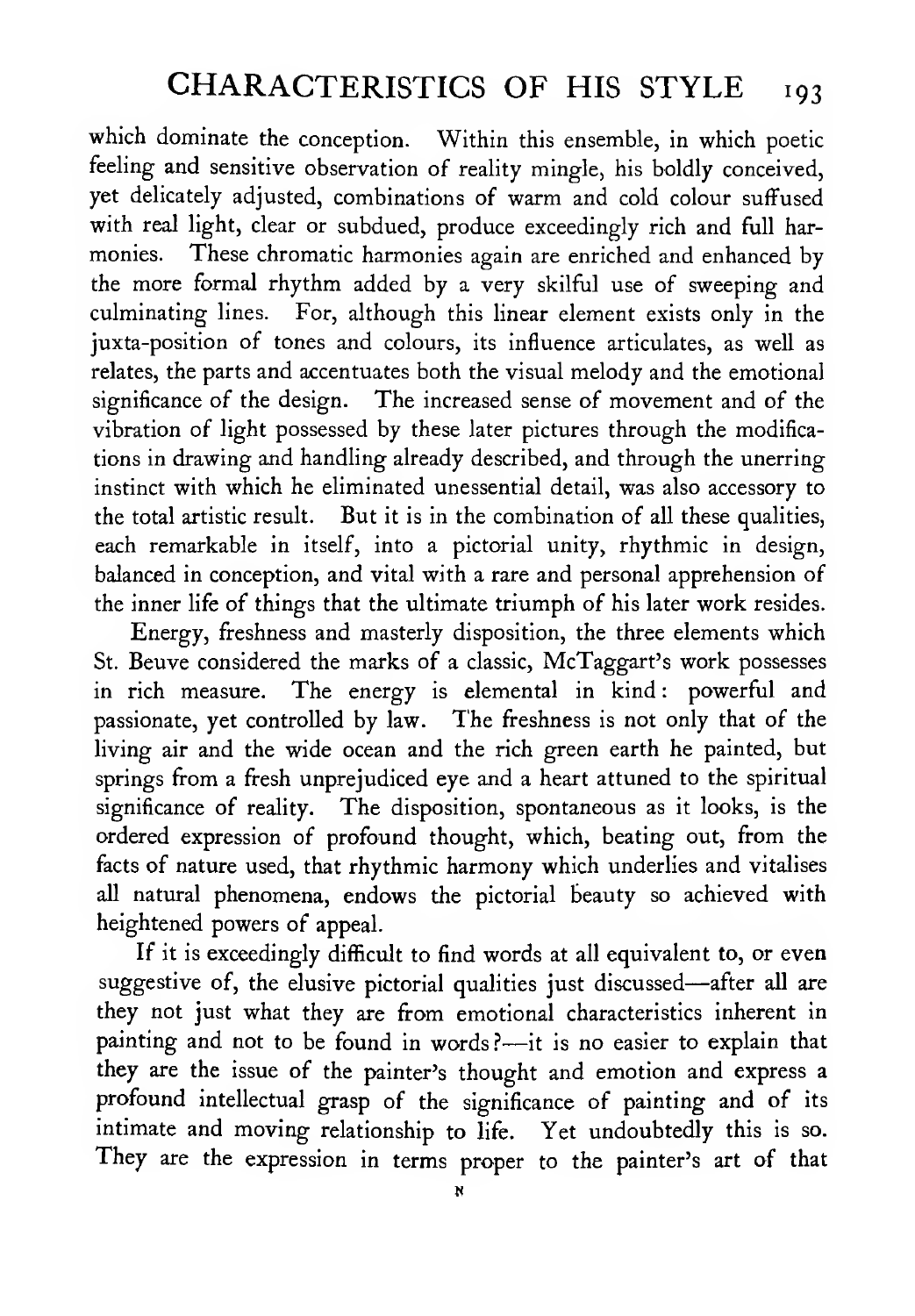" interpretative power," which Matthew Arnold described as "the grand power of poetry," and they bring McTaggart's later pictures nearer to Aristotle's definition of the beautiful in art—"the shining of the idea through <sup>a</sup> sensuous medium "—than any other landscape painting known to me.

#### TECHNICAL METHODS AND PROCEDURE

Although the effects achieved by McTaggart during his maturity are marked by extraordinary fullness of colour and brilliance of lighting, his palette was simple and comprised comparatively few colours. Lemon yellow, yellow ochre, the two siennas, rose-madder, vandyck or caledonian brown, cobalt blue and flake-white were the ordinary range. Occasionally cadmium-yellow, brown-madder and prussian-blue were added, and usually vermilion and ivory-black appeared on his palette. The two latter, however, were sparingly used.

Moreover, believing that simple and related colours meant harmony, he employed his in harmonic series. While cobalt was nearly always (except in foliage and grass, where he frequently used prussian-blue also) the basis of his wonderfully varied blues, greens and purples, the yellows and reds associated with it were chosen to harmonise with the prevailing quality of the particular colour scheme in view. So one finds cobalt, lemon-yellow and rose-madder prevailing pigments in some pictures ; and cobalt, yellow-ochre and burnt sienna in others. Yet, no matter what the scheme and quality of colour or the brilliance of the lighting, he seemed always to have on his palette a touch of colour or of light with which to accentuate the harmony or carry the pitch still higher. Thus never using black or even very dark brown in his main colour effect, he had these tones in reserve to intensify a light passage or, by sudden contrast, to clarify the darker masses. On the other hand, he always seemed to be able to add an ultimate flash to a spread of light, which in itself appeared to have reached the limit of illumination, and by the subtle opposition evoked between the mass and the sparkle, give the latter the suggestion of a glitter which emits light rather than transmits or reflects it.

During the early and middle parts of his career he painted with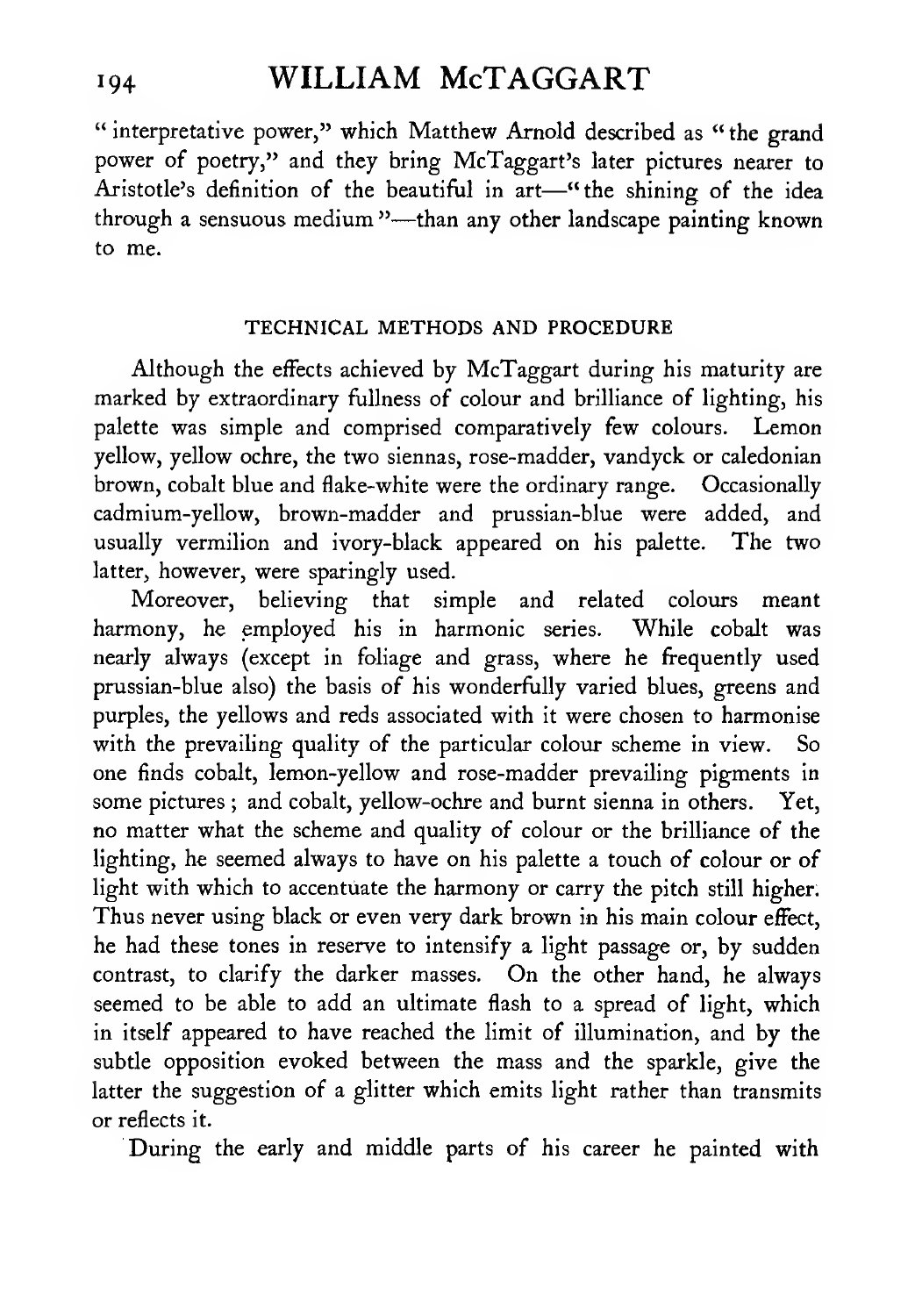# METHODS AND PROCEDURE 195

### SETTING OF PALETTE LAST USED IN STUDIO



- 1. Yellow Ochre
- 2. Lemon Yellow
- 3. Flake White
- 4. Cobalt
- 5. Caledonian or Van Dyck Brown
- 6. Prussian Blue
- 7. Raw Sienna
- 8. Burnt Sienna
- 9. Rose Madder
- 10. Vermilion
	- II. Ivory Black Dippers with Nut Oil and Turpentine

#### SETTING OF PALETTE USED AT MACHRIHANISH IN <sup>1907</sup>



- I. Flake White
- 2. Cobalt
- 3. Lemon Yellow
- 4. Rose Madder
- 5. Vermilion
- 6. Yellow Ochre
- 7. Raw Sienna
- 8. Ivory Black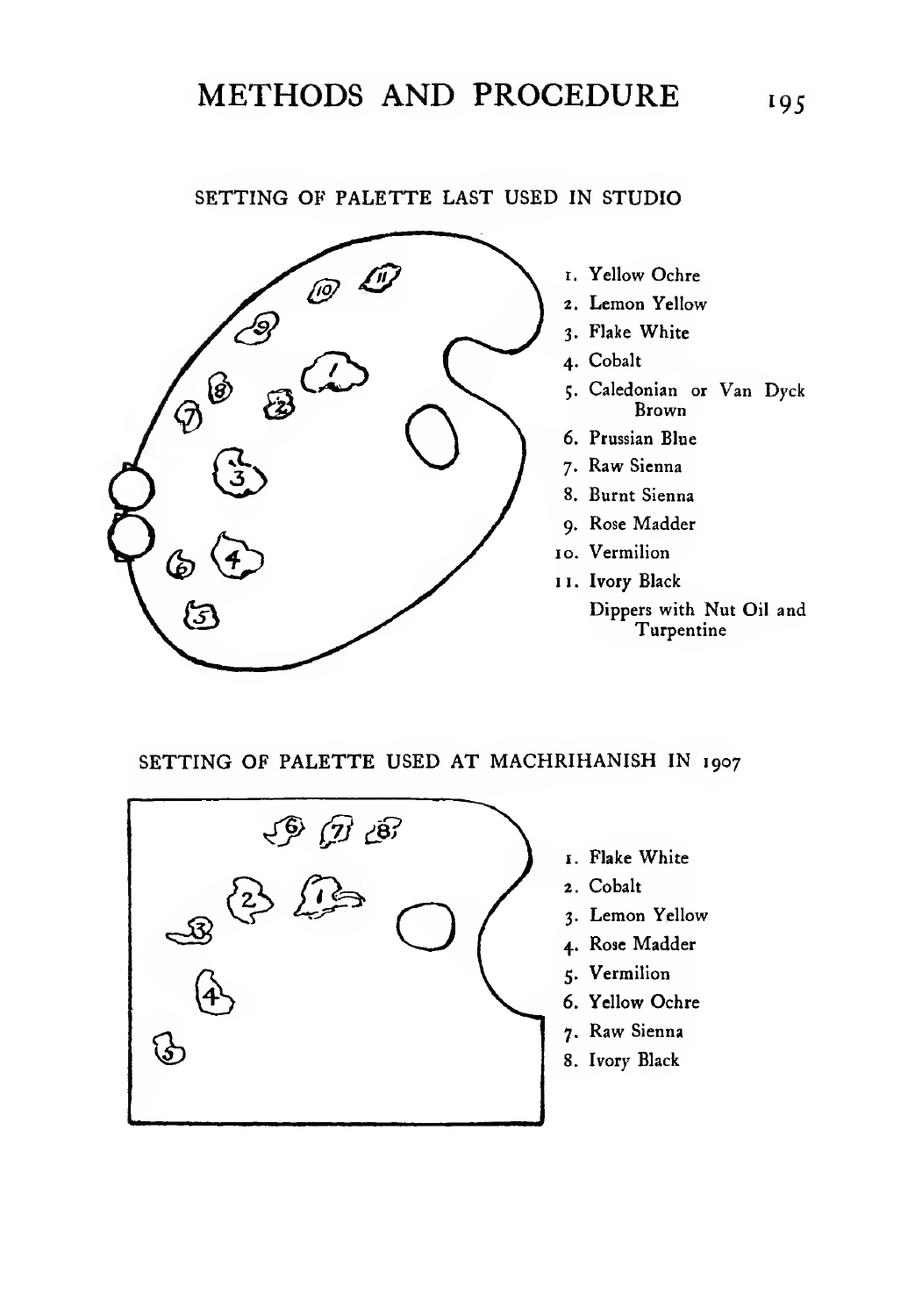Robertson's medium, but later that was given up and he used only nutoil—with sometimes <sup>a</sup> good deal of turpentine when great speed was required. On the other hand, there were times when no vehicle was considered necessary. But incited by the character of the effects he loved, and perhaps affected by his practice in water-colour, he preferred easy working and fluid pigment, and, in later years at least, utilised the canvas ground—^left bare, stained here, impastoed there—in the result. He was very insistent also upon the great influence which the consistency of the paint and the character of the brush-work had upon the quality of colour and upon its power of suggesting the light and bloom of nature. Usually his brushes (although he had a few small round sables) were large and of the ordinary flat hog-hair type, and his handling was straightforward and fearless. Now and then, however, when blending tints on the canvas, he would drive his brush, filled with the colour with which he wished to modulate that already laid, right backwards from right to left. Not infrequently the palette-knife likewise came into play. Of all technical devices he had complete mastery, and, while he did not like to be watched when at work, and visitors were never introduced into the studio until he had been warned and had laid his palette aside, it was an inspiriting sight to see him tackle <sup>a</sup> big canvas, particularly out-of-doors. Time is proving that his methods were also sound. His pictures retain their brilliance exceedingly well, and one very rarely comes across any work of his which is not in excellent condition.

His earlier pictures were painted upon fairly smooth canvas, primed white ; but during the eighties he came to prefer a rougher surface and <sup>a</sup> creamy ground. Then, for <sup>a</sup> good many years after 1890, he often employed a light cocoa-and-milk or a pale flesh coloured priming, which, chosen for its suitability for certain colour schemes, was made accessory to the final result. Meantime he also experimented with various textures, and during the last eight or ten years he was specially fond of a stout make of canvas, of pretty strongly marked grain, primed a dead white, inclining to blue rather than to yellow. Latterly also he frequently painted out-of-doors upon canvases strained not upon stretchers but over boards. Experience had taught him that there were times when it was absolutely necessary that no unexpected stirring of the canvas by the wind should interfere with the certainty of the swift brush strokes, by which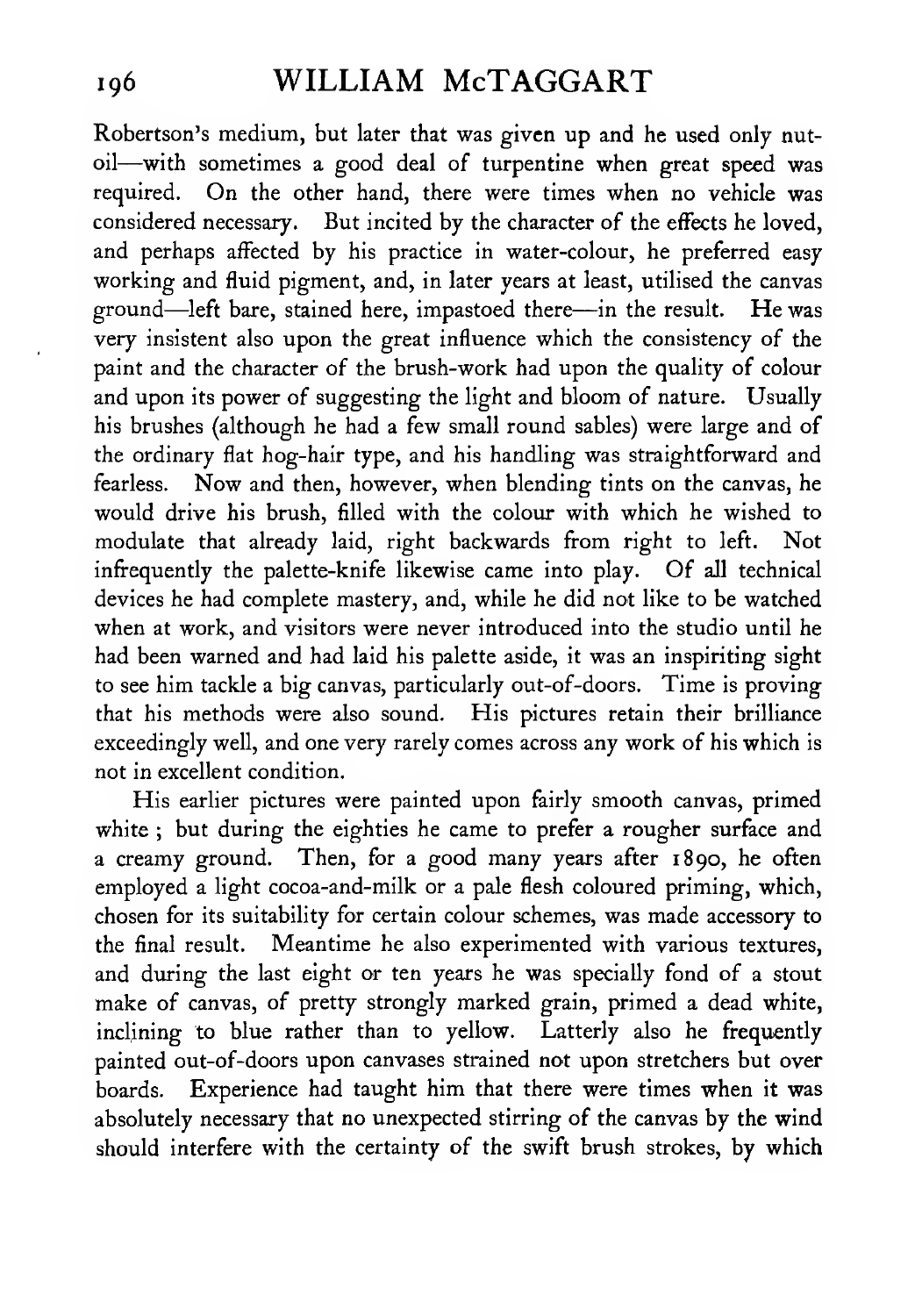

MCTAGGART PAINTING AT MACHRIHANISH

From a snap-shot taken in 1898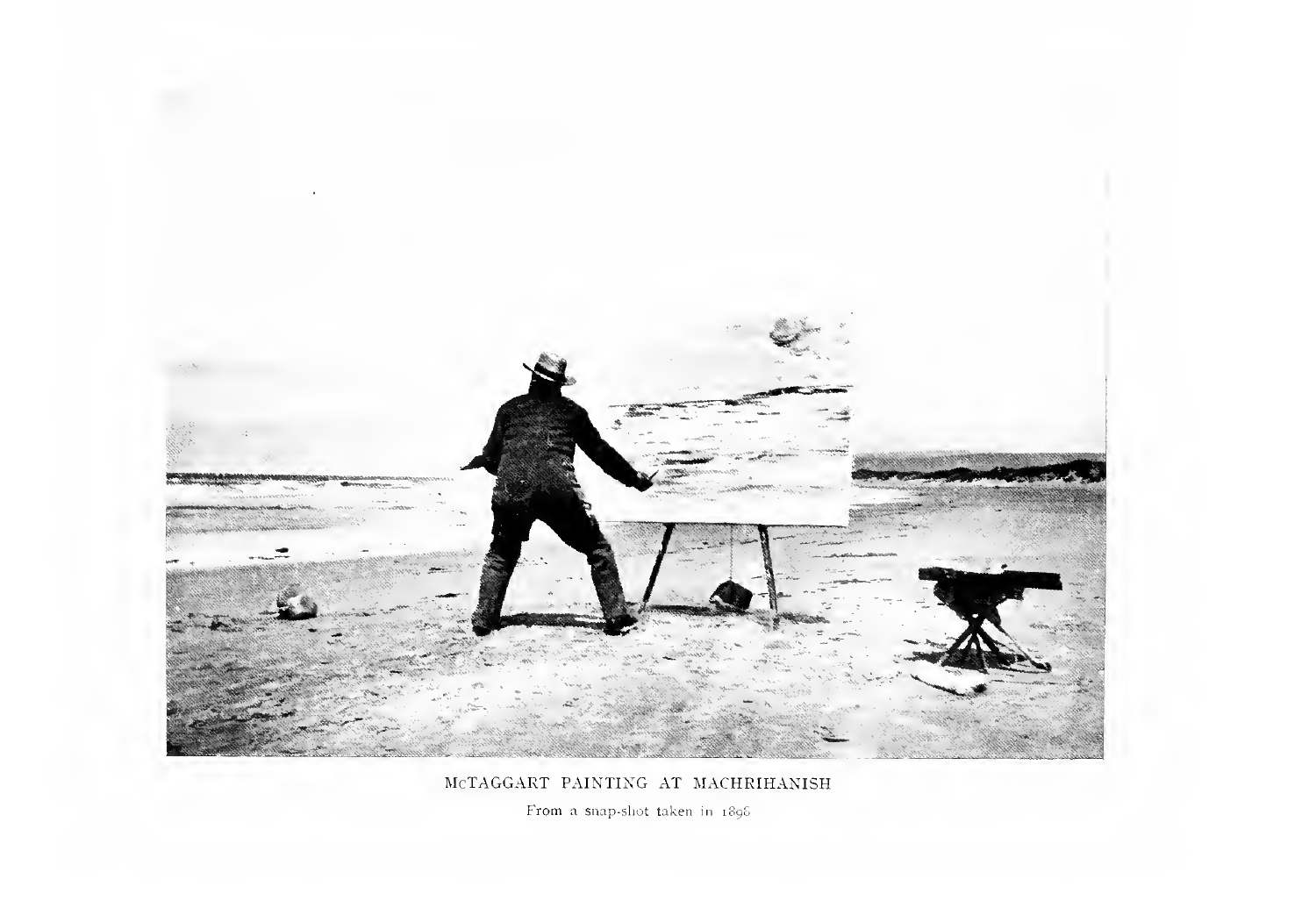alone it was possible to give successful expression to certain momentary elements in natural effect.

The combination of grit and fire, which was an inherent element in McTaggart's character, was reflected in his method of work. He never started a picture without a clear conception of what he desired to express, and, working at great speed, he carried it forward with great dash and splendid élan. When at Carradale in 1883, during which year he began to paint even his largest canvases outside,<sup>1</sup> the landscape and sea portions were frequently painted at one " sitting," and fifteen years later pictures of even six or seven feet would be very largely completed, as regards outof-doors work, the day they were begun. At the same time, although painting at white heat and completely absorbed in the problem on hand, he always had his impulse well under control. Whenever <sup>a</sup> picture began to drag, or there emerged a point in the working-out of which he was not quite certain in his own mind, he would immediately stop, and would not again take up the picture until he had definitely decided what ought to be done.

McTaggart thought off the canvas, as it were, and to watch him paint was to see his idea blossom like a bud unfolding into full flower. Or, to vary the metaphor, the vital germ of the idea already active in his mind seemed to grow under the alchemy of his brush in much the same progressions as the image imprinted upon a photographic plate by the action of light emerges under the influence of the developing agent. The finished picture existed implicit in the first touches, and the development of the whole proceeded simultaneously, so that, no matter at what stage between start and completion one happened to see the canvas, the idea was always there as a balanced unity.

Seldom going beyond a mere indication in charcoal of the leading points of the composition in his preliminary drawing, he drew with the brush as he painted, and depended on the turn and sweep of his hand at the moment of a representation for the realisation of the form. In the particular field of art, which he made so peculiarly his own, this power was a great asset. For through it he was able to carry light and life and

<sup>1</sup> From the very beginning McTaggart had painted much out of doors, but prior to 1883 the larger pictures were frequently begun in the studio from sketches, and when considerably advanced were taken to the country to be worked on there.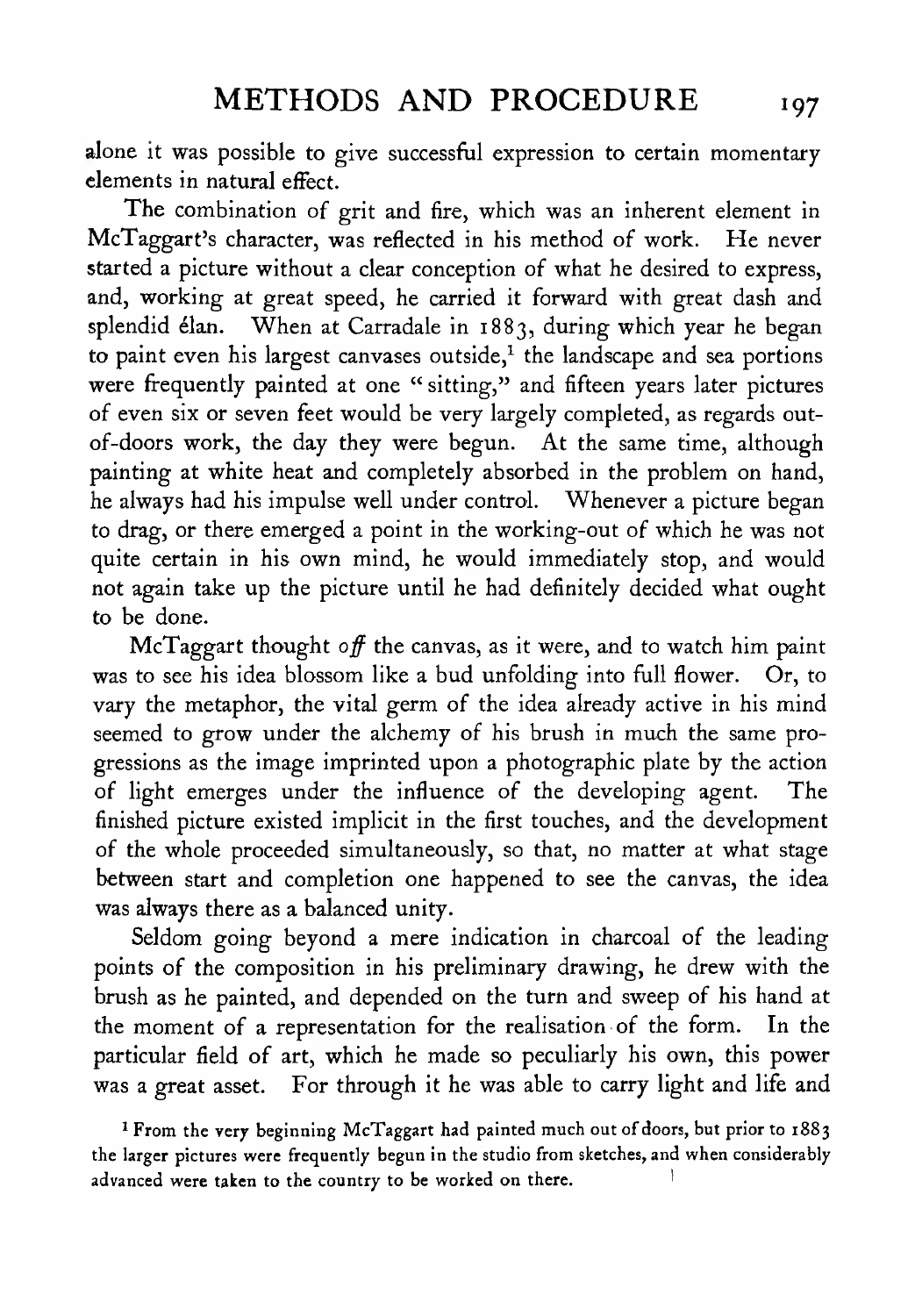movement throughout every passage and form, and to retain the freshness and vitality of the first vivid conception in the finished picture. To see him at work was like being a spectator of some gallant adventure. His attack was unhesitating, and he seemed to know instinctively what to do and what the result of what he did would be. One hung almost breathlessly upon the brush strokes, each of which made his intention clearer and carried the struggle to give life and movement to mere material paint nearer a finish, as if they had been sword thrusts in some deadly combat. The truth of Millet's saying, " Art is not a pleasure trip. It is a battle, a mill that grinds," came home to you with irresistible force. And, when he ceased painting, one was divided between wonder at the splendid display of accomplished skill just witnessed, and admiration for the living and breathing impression of life and beauty it had fixed permanently upon the canvas.

The invention of the figure incidents, which enrich so many of his pictures, while occasionally preceding and more rarely following the com mencement of the actual painting, usually coincided with and formed part of the original conception and was essential to its dramatic intention and pictorial completeness. But, whether simultaneous or following in point of time, these episodes never look as if they had been added to or inserted into their environment. They are introduced with such rare and unobtrusive art that figures and landscapes always seem to have been painted at once. Often, when you examine one of his pictures closely, you find that a good part of the patch of sea or shore or landscape, where a boat or a figure comes, has been left almost untouched in colour as well as in tone, and passes, one might almost say, right through the incident, to which life and reality are given less by detailed and solid modelling than by vivid abstraction and masterly suggestion. Unity of effect is always preserved : incident and landscape are happily and indissolubly wedded. Occasionally indeed figures were not introduced until years after the landscape had been painted, $<sup>1</sup>$  and often, in the case of large pictures especially,</sup> they were tried first upon a considerably smaller canvas painted for that special purpose. Painted into the big pictures freely and at once from these reduced versions, as if from nature rather than from studies, they possess a spontaneity and abandon which, bringing them into complete

<sup>1</sup> The double dates which appear on a good many of his pictures indicate this interval.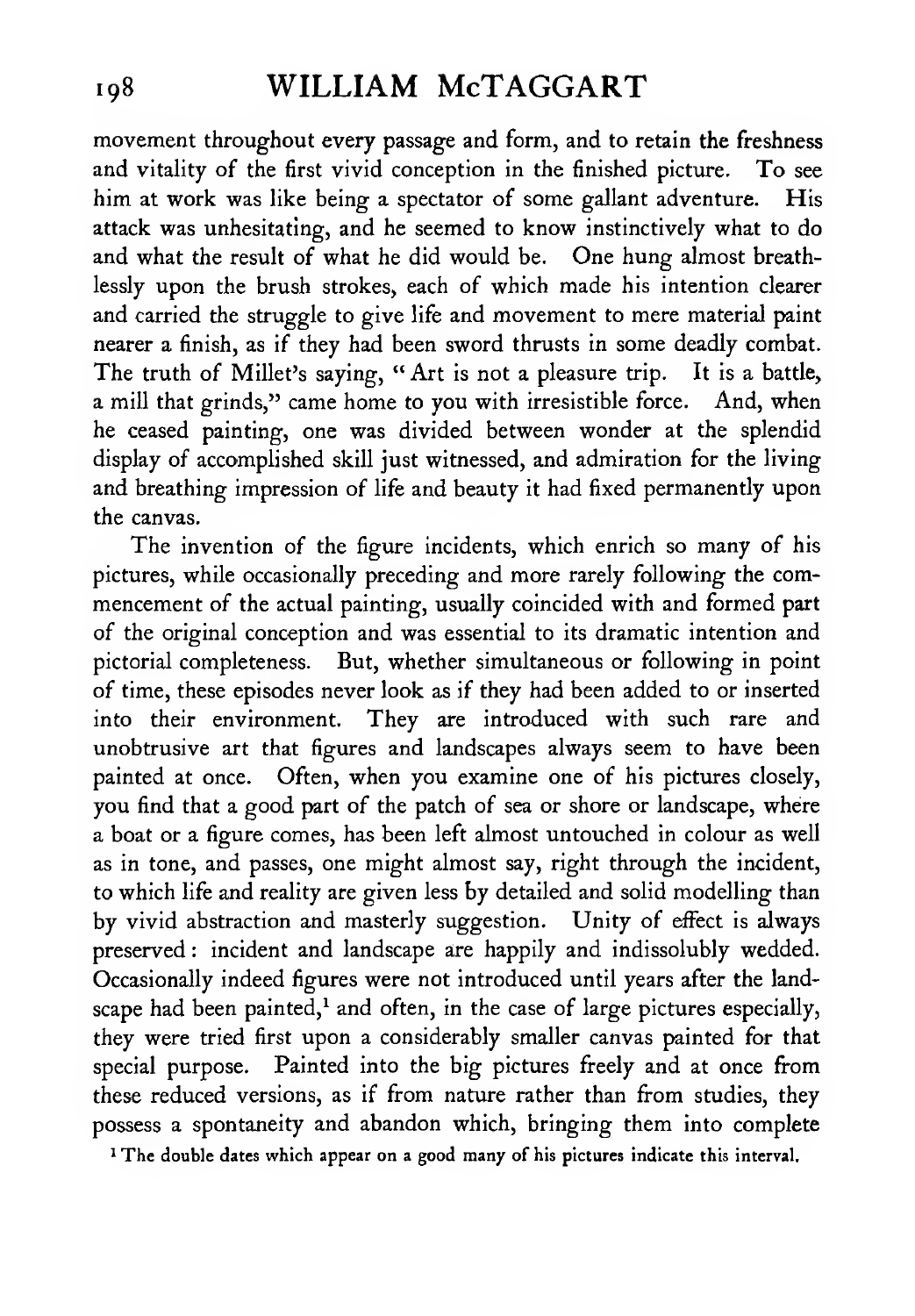harmony with the first fine rapture of conception, give the whole that sense of at-oneness and that feeling of inevitableness which are the very essence of high lyric inspiration. It is to a considerable extent through this considered and conscious practice of solving subsidiary doubts and difficulties by previous trial that he succeeded in preserving in even the most important works of his latest period all the freshness and charm of a first sketch from nature, while, at the same time, securing the balance of design and colour and the breadth or emphasis of brush-work and accent, which their scale required.<sup>1</sup> Some charming medium-sized or smaller pictures resulted from this habit ; but neither these nor the delightfully brilliant miniature versions on panel (sometimes painted to help with the placing of the figures and sometimes as a souvenir for his own keeping), which are in such request by collectors, are ever literal transcriptions of the larger pictures to which they are related. Each seems to have something quite its own, which the others do not possess. The little panels indeed have a peculiar bloom and brilliance : a lustre of colour, as if gleaming fresh from the brush, and a singular felicity and daintiness of touch, which give them a place apart in his achievement.

In his earlier period he had resource to models and took considerable trouble to find suitable types and to induce them to sit, for what he wanted was not of course available amongst professional models. In Kintyre and at Tarbert or Carnoustie he obtained amongst the fisher people and their children exactly what was required, and in Edinburgh he commandeered the children of his friends as well as his own, and would at times get an old man past work, children he chanced upon, and fisher-girls from Newhaven to pose for him. After going to Broomieknowe, however, he hardly ever used hired models. The child figures in his pictures were studied rather than painted from his own children, and now and then he would ask a friend to sit for <sup>a</sup> particular figure. Like Rodin, he did not impose attitudes upon his models, but took from nature free movements and unpremeditated attitudes he had observed. So, while he would occasionally arrange a group of children upon skins spread over boxes or

<sup>1</sup> Very frequently in the later part of his career, McTaggart, when again taking up <sup>a</sup> picture, added to it, either by letting out the spare canvas (he usually had <sup>a</sup> good few inches to spare), or by having pieces sewn to the original canvas. These additions were usually suggested by compositional requirements or by the desire to give additional spaciousness to the impression produced.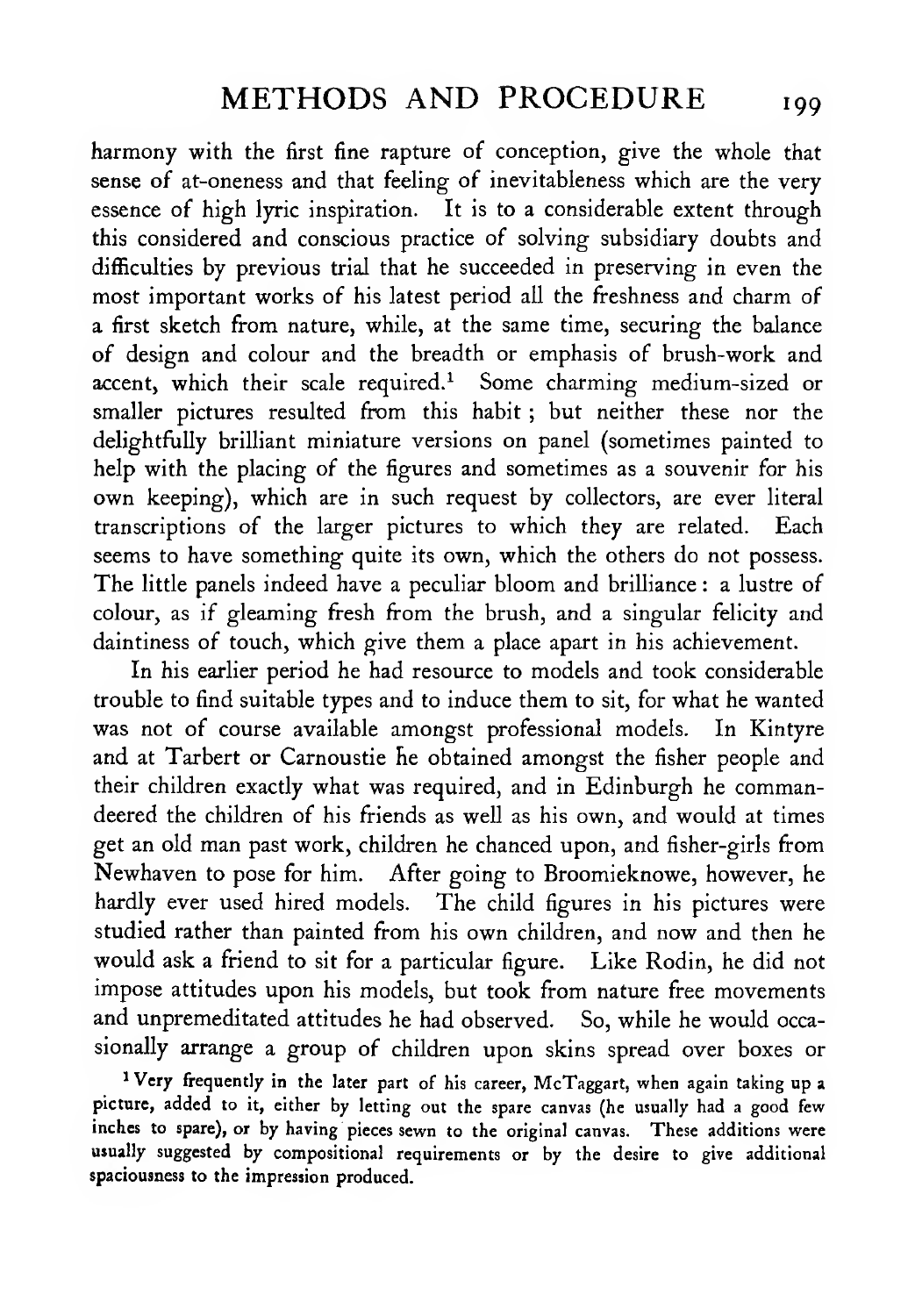bundles on the studio floor to simulate rocks or knowes, he did not ask rigidity of position to copy from but suggestion of reality to keep his eye in tune with nature.

There are one or two other points regarding his relationship to his art which are worthy of note. He possessed <sup>a</sup> curious kind of insight which enabled him to form a distinct impression of how a certain place would look under particular atmospheric conditions; and, on occasions, he would start out fully equipped to paint a picture long cherished as a project (size, arrangement and efFect all preconceived) and find exactly what his instinct had told him would be there. But as a rule, he did not go far afield for subjects. At Broomieknowe most of his landscapes were painted within a few hundred yards of his home, and at Machrihanish, Carradale or Carnoustie many pictures were painted on the beach before the house in which he happened to be staying. Then, while he used to declare that he liked all his pictures equally and all for different reasons, and could hardly ever be induced to express a special preference for any particular one, it was his habit, during the years he was exhibiting regularly, to devote a day each year to studying his work in relation to what was being done by others, with a view to finding out in what way be could improve upon his past and in what manner he could best develop his personal gifts. Finally, he never allowed anything to interfere with his work. That was the reason why in later life he was so reluctant to make engagements. Once made they had to be kept and to do so might interfere with a strong impulse to paint, or prevent him taking advantage of the combination of circumstances which now and then produce a unique effect.

Thus beneath the fascinating spontaneity and ease, which mark everything McTaggart did, there was a firm structure of thought, a wonderful knowledge of nature, and a very complete mastery of the technique of his art.

### SOME THOUGHTS ABOUT ART

Always suggestive, racy and original, no matter what the subject, and he was a great talker, McTaggart's conversation was specially illuminative when the topic was painting. When in the mood, he would discuss it in all its aspects—as <sup>a</sup> craft or as <sup>a</sup> means of expression or in its relationship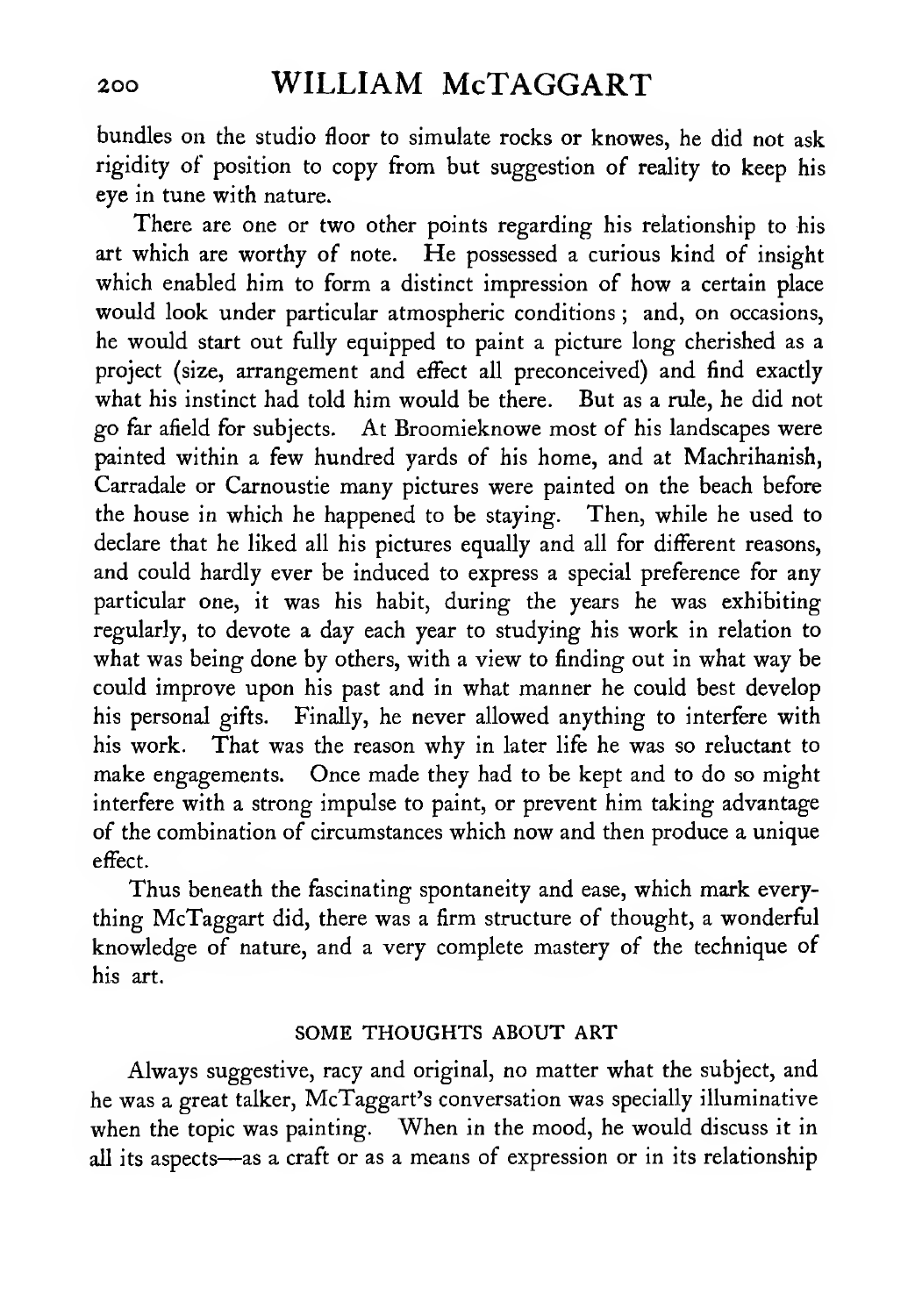

INTERIOR OF GALLERY-STUDIO, DEAN PARK

From a Photograph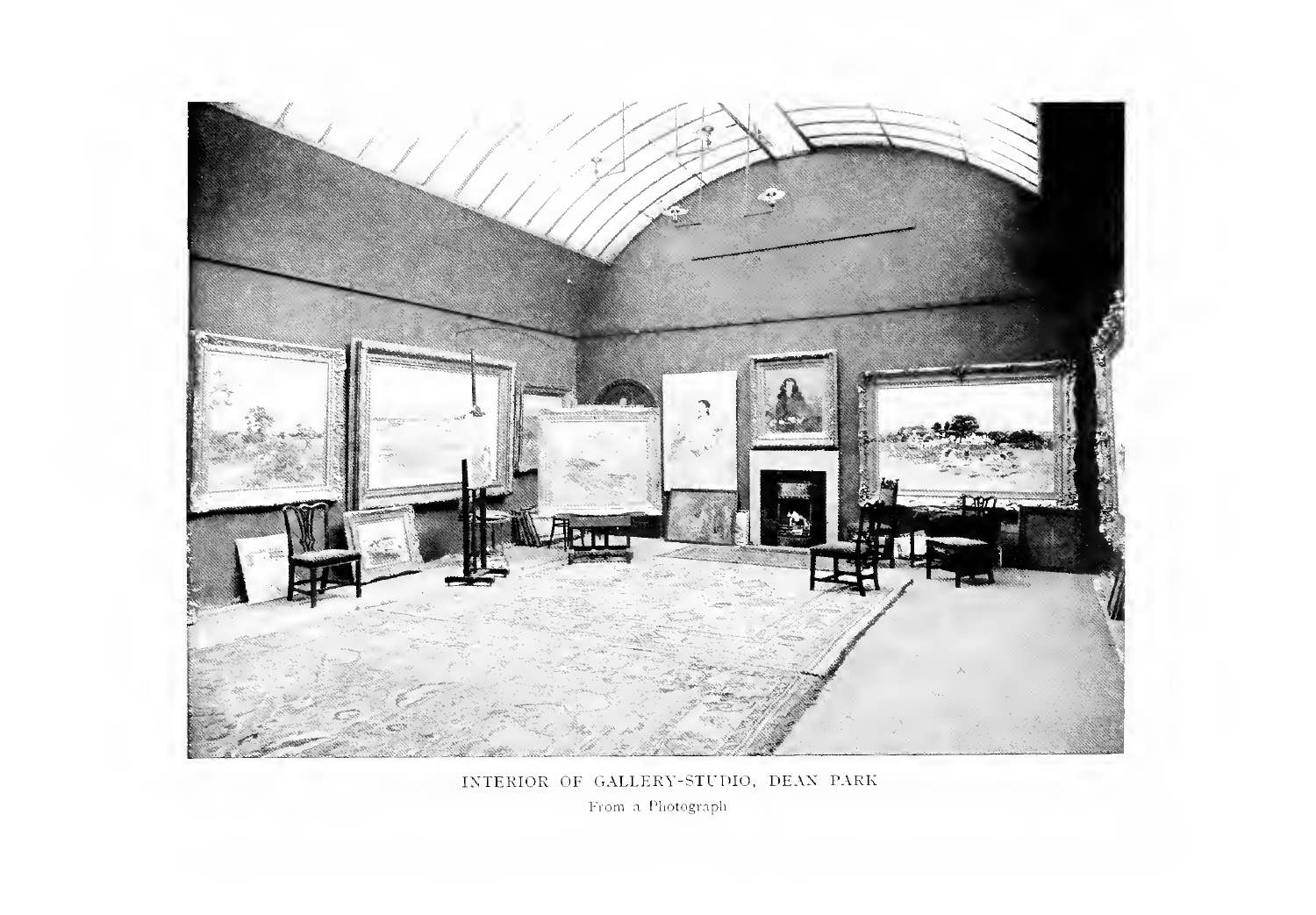to life. <sup>I</sup> wish that <sup>I</sup> could remember more of his talk. Still some things he said remain vividly in my memory ; and as they not only help to explain certain elements in his own practice, but embody the reflections of an unusually original and penetrating mind upon some of the larger aspects of the art, which had formed its completest outlet, <sup>I</sup> propose setting them down here. With these more personal recollections, sayings of his gleaned here and there from others will be associated : and, if the treat ment is scrappy and unconnected, perhaps the content may justify the want of form which in the circumstances cannot well be avoided.

McTaggart felt keenly the close relationship between life and art. To him there was no opposition between the two. Any honest work was good enough for any man, and the cultivation of one's gifts, whatever they might be, was as important and as great an achievement as the creation of masterpieces. Indeed, deep down, he believed that art and character were inseparably connected. To a clever young artist, who was leaving the Life-class, he said, " Remember that an artist must first of all be <sup>a</sup> man, and then use his talents as best he can for his fellows." The full use of artistic talent could not, however, be attained without cultivation of all the faculties. Speaking at a distribution of prizes at the Academy School in 1885, "Mr. McTaggart suggested that it might be well if some of the older members of the Academy were to advise the students as to the subjects they should choose. He was in <sup>a</sup> gallery the other day, and, if what he saw there was fine art, he certainly thought artists had better take to some other honest employment. While striving after technique, the students should also endeavour to make themselves thoroughly educated in every other training possible to man. No amount of finish would ever make a lie a truth, and unless an artist was first of all a man, he would give very little indeed for his pictures."

His attitude towards life as the material of art was summed up in <sup>a</sup> remark made to a young girl, "People talk about the commonplace," he said, " but only commonplace people see the commonplace in the ordinary. The natural, the everyday, is the most wonderful thing in the world. All things are possible, but the sensational and abnormal have less of the divine than the natural. To the truly spiritual, the 'supernatural,' as it is usually called, is far less wonderful than the miracle of daily life." He believed also that gaiety and gladness are perhaps the best things that art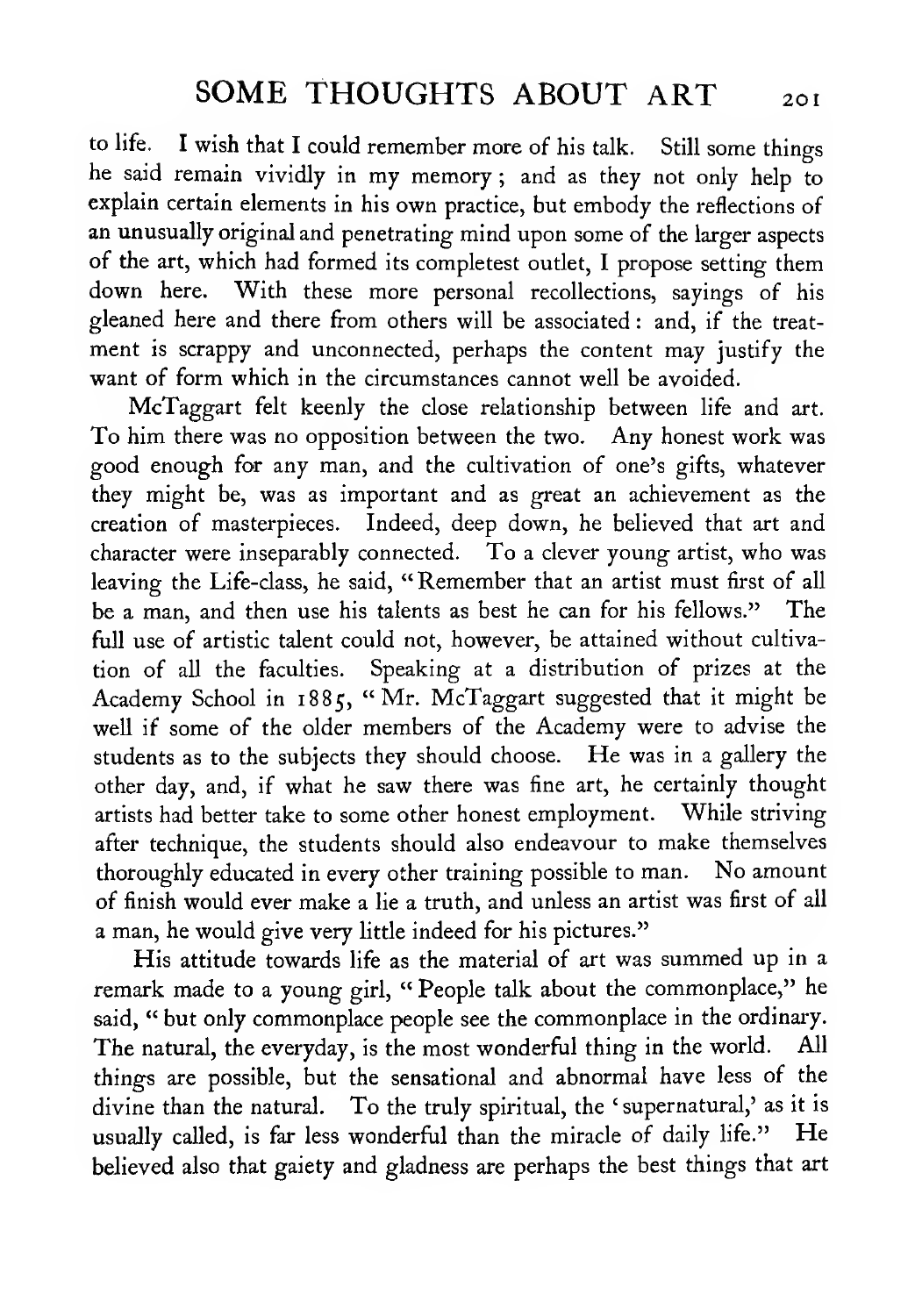can give and, like Wordsworth, he found them in the daily activities and ordinary relationships of men, and most of all in "joy in widest commonalty spread."

In art, as in life, it was the use that was made of things, and not possession, which really counted and made for happiness. And in art, as in other and higher things, one required Faith—faith to grasp the greater and larger truth believing that it included the smaller. That was what he meant when he spoke of " the generosity of easy seeing."

" In looking at nature, which is more than palings and green-fields and will not sit to one, you take a good deal on faith. To peer into nature is not to discover her beauty, which is spiritual, and in painting one should appeal to faith also. Of course elaboration when the result of serious study appeals to us because of its evident earnestness—the same as a stutter in speech seems to give additional truth to what is said. But the stutter in speech seems to give additional truth to what is said. expression of the impression of the whole, if serious, is a far higher thing than the accumulation of things beautiful in themselves."

Then (it was <sup>a</sup> day of south-east wind and sunny mist and we were walking by the sea) he called my attention to the rising and falling of the mists, which, he said, gave <sup>a</sup> splendid lesson in selection and showed how much selection and concentration could do in creating an impression. Moreover, one could learn more from watching their play than in trying to record each variation. This idea he amplified later that same day when the sky had cleared and the fishing fleet was putting out to sea. " It is only after long observation of boats sailing that one is able to give their liveliness and the spirit of their motion. To draw <sup>a</sup> few boats carefully is to get some knowledge of their build and form ; but it does not enable one to give the impression of their actual sailing, and of the play of light upon them, which sometimes gives them an appearance quite different from what close examination would reveal. You must trust to your observation and give a frank rendering of what you see. Sometimes a glint of sunshine will so modify the appearance of a boat or a group of distant sails, that it becomes difficult to say what the actual form is, but one accepts that in nature for what it suggests, and in rendering it in a picture one should do the same."

"There are effects so ethereal and transient," said McTaggart at another time, " that you must not attempt to grasp them too tightly else,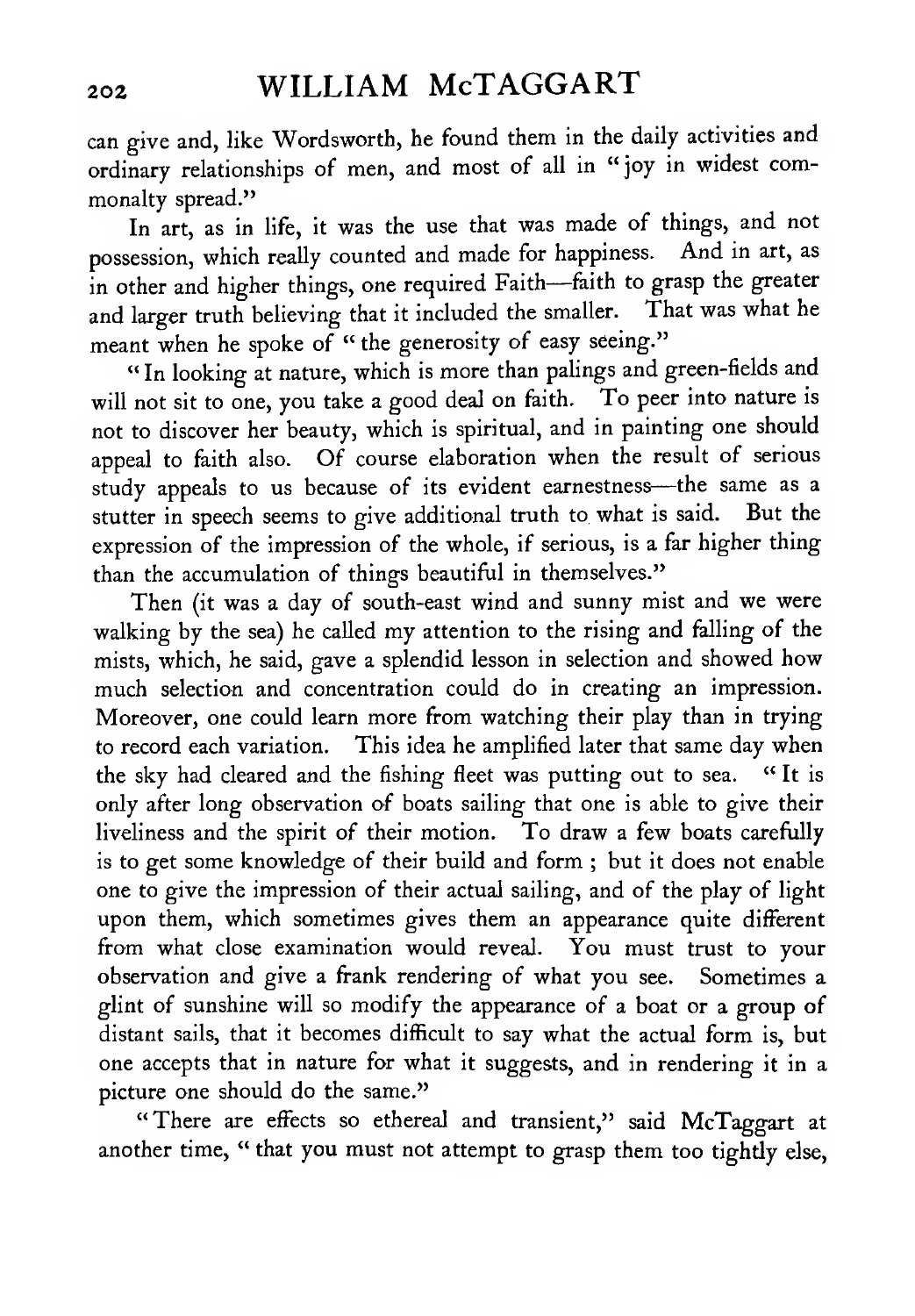like the febled golden apple, they will turn to dust and ashes in your hands. All you can do, the best you can do, is to suggest as much as will come swiftly and easily, to render the impression broadly, appealing to the imagination and permitting it to fill in the details.<sup>1</sup> That indeed is ever the way where mystery of effect is at issue. To attempt more is to gain less, for to elaborate the detail of such effects is to prevent the play of the imagination which gives them their charm and suggestiveness in nature and in a picture equally."

" Imperfection," he continued, "has a charm for some minds greater than perfection. Indeed perfection cannot be attained ; while if it could, <sup>I</sup> wonder if we would recognise it as such. As the sailor said to the barometer, 'I wonder if you would know rain, if you saw it.' Most people who criticise pictures want something that's not there, something different from what the artist can give, and, if they came on <sup>a</sup> perfect thing, they'd probably want something taken away or added to make it just right."

His passion for the beauty of light was deep and abiding. To him, as to the Psalmist, it seemed the very garment of God. " It is the most beautiful thing in the world," I once heard him say. " Why wisdom and knowledge, we call them light. It is light that reveals everything to us." His very personal and original treatment of this, perhaps the most emotional, element in natural effect having been analysed elsewhere, here it may be sufficient to add that he dealt with it as a living presence rather than as merely a source of illumination. Always it was the life and movement of things that fascinated him, and in his work that was what he aimed for. In his painting of the sea, one has the realisation in art of his observation " Like an attitude, a breaking wave is a conception," and in looking at some of his sunshiny pictures, one feels the truth of his remark, "Sometimes the sun gets into your eyes. Then you cannot see certain things and are the better for not seeing them."

Yet it was not only the sight of nature that stirred him. He was very sensitive to its sounds and used to declare that, if he could not hear the roar of the sea or the rustle of the grass, he would not care to paint

<sup>1</sup> Compare Browning's

" the incomplete More than completion matches the immense."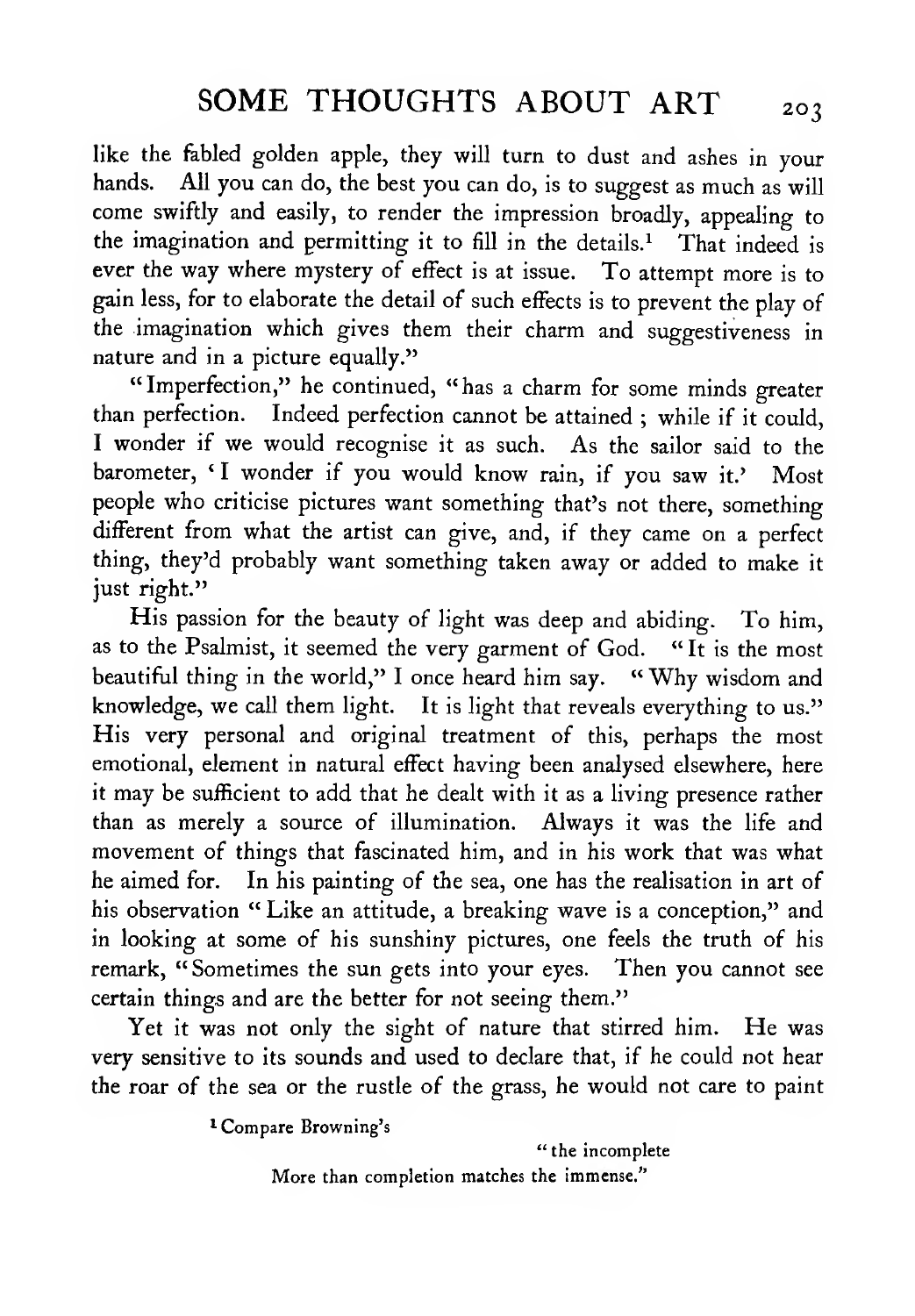any more. "Deafness-it is like colour-blindness; all impressions are deadened, as if by mist," was how he summed up his experience of <sup>a</sup> few days' dullness of hearing. This exceptional sensitiveness to the power of sound is reflected in his work. Transformed by him into finely rhythmic design, expressive nuance of tone, subtly wrought harmony of colour and delicate or powerful accent of brushwork, the audible music of nature seems to assume visible form, and, through the eyes, his pictures conjure up to the ear of the imagination the softest breathings of opalescent calm, the gay and changeful animation of breezy sunshine, or the sinister fury and black menace of storm. Speaking for myself, in their power of evoking <sup>a</sup> mood and of stirring the emotions they come nearer music than any pictures ever painted. Looking at many of his sea-pictures one seems to hear " the winds quiring to the choral sea," and before not a few of his landscapes one recalls that wonderful verse in Isaiah, in which ecstasy reaches supreme verbal utterance : "The mountains and the hills shall break before you into singing and all the trees of the field shall clap their hands." And like music, his painted harmonies linger in the memory and haunt the imagination. This aspect of his work was very happily dealt with by the writer of the fine appreciation of the artist which appeared in The Manchester Guardian at the time of his death.

"It is, however, as a colourist that McTaggart first wins the affection of the critical. In a high key of colour he has reached lyrical beauties and evolved combinations whose charm once apprehended never fades. It is <sup>a</sup> peculiarity of McTaggart's work that often when one sees a particular picture again after an interval the beautiful reality comes at first almost as a disappointment after the splendid vision which one carried of it in the memory. And after leaving it again the vision comes back more splendid than ever. It is as if art were indeed only a vehicle for carrying emotions of the inner beauty of the world from one soul to another, and the vehicle itself had seemed a little frail for the splendour and potency of what it carried."

Strong as McTaggart was on thinking, which widens one's views, freshens one's ideas and increases one's possibilities ; on constant observation, which keeps one's eye in tune with nature ; and on allowing the imagination to play round effects and things, which helps one to fathom their secrets, he believed that these should have little place in the actual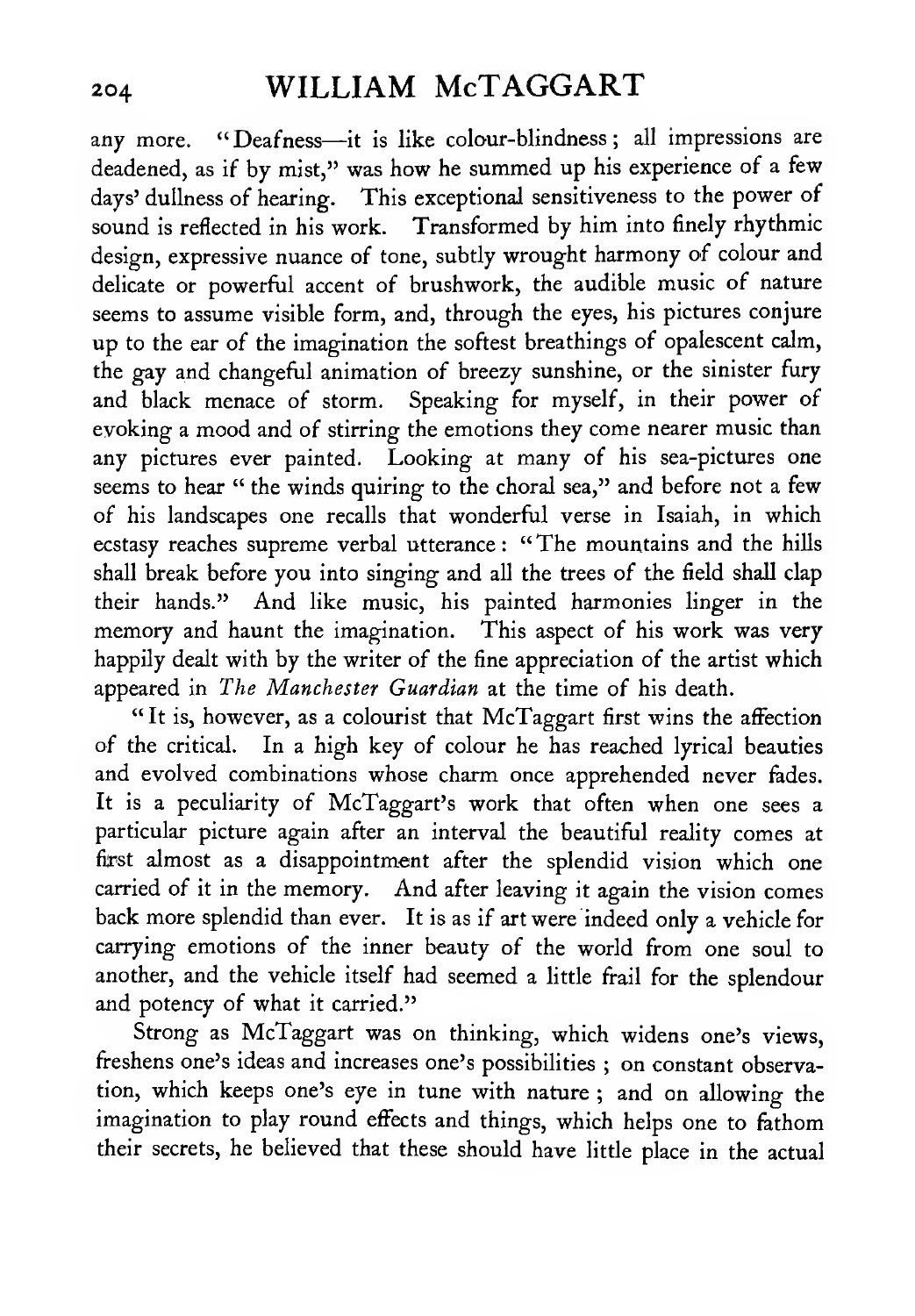painting of <sup>a</sup> picture. You should do your thinking before you painted. Having discovered what you wanted to paint, having settled on the effect you desired for <sup>a</sup> certain scene and waited for it, when the moment for painting came, you should throw your whole energies into the doing. With the thing before you, you should give yourself entirely to the painting. Pictures painted before nature, although missing elements of design which could be thought out quietly in the studio, possessed certain other vital qualities which could only be got outside. So he considered that the best procedure was to think out and arrange a big picture beforehand, and then paint it in the open. Yet, although feeling this and saying that it was difficult to get a fine thing away from nature, he added, " But, if the mind is full of nature, sometimes the finest things come that way." More important than all, however, was the necessity of being true to one's own impressions. "There's Frith," said he on one occasion, "a truly admirable workman, a keen observer, and a master of description, but a very typical example of fine English commonplace in painting. His realism is most valuable, but it is not of the highest order. He suffers from the English dread of giving expression to his inward promptings a feeling that makes so much of their art commonplace. We all know the conventional figure-piece, moonlight or landscape. Fools paint them, the true artist never. He is ever on the outlook for something more beautiful, more subtle, possibly more evanescent. A painter who is also a poet is carried away by his impressions and must express them, though it is necessary, if he would not sink into a rut, to keep his sensitiveness of impression fresh by constant reference to nature. How can an artist, who has no impressions of his own, hope to impress others? Such a one may give us brilliant description and narrative, keen analysis, and fine craftsmanship ; but he is no poet. As all great literature is poetry, so is the greatest art, and such <sup>a</sup> painter as Frith stands in much the same relationship to the Masters as a brilliant war-correspondent does to the true poet."

As regards actual craftsmanship it is more difficult to glean the things he said, for he talked less of that than of the mental and emotional aspects of art, and his remarks about technique bore more perhaps upon special problems than general principles. But the following hints given to a young artist have a wider application ; and all of them are exemplified in his own work.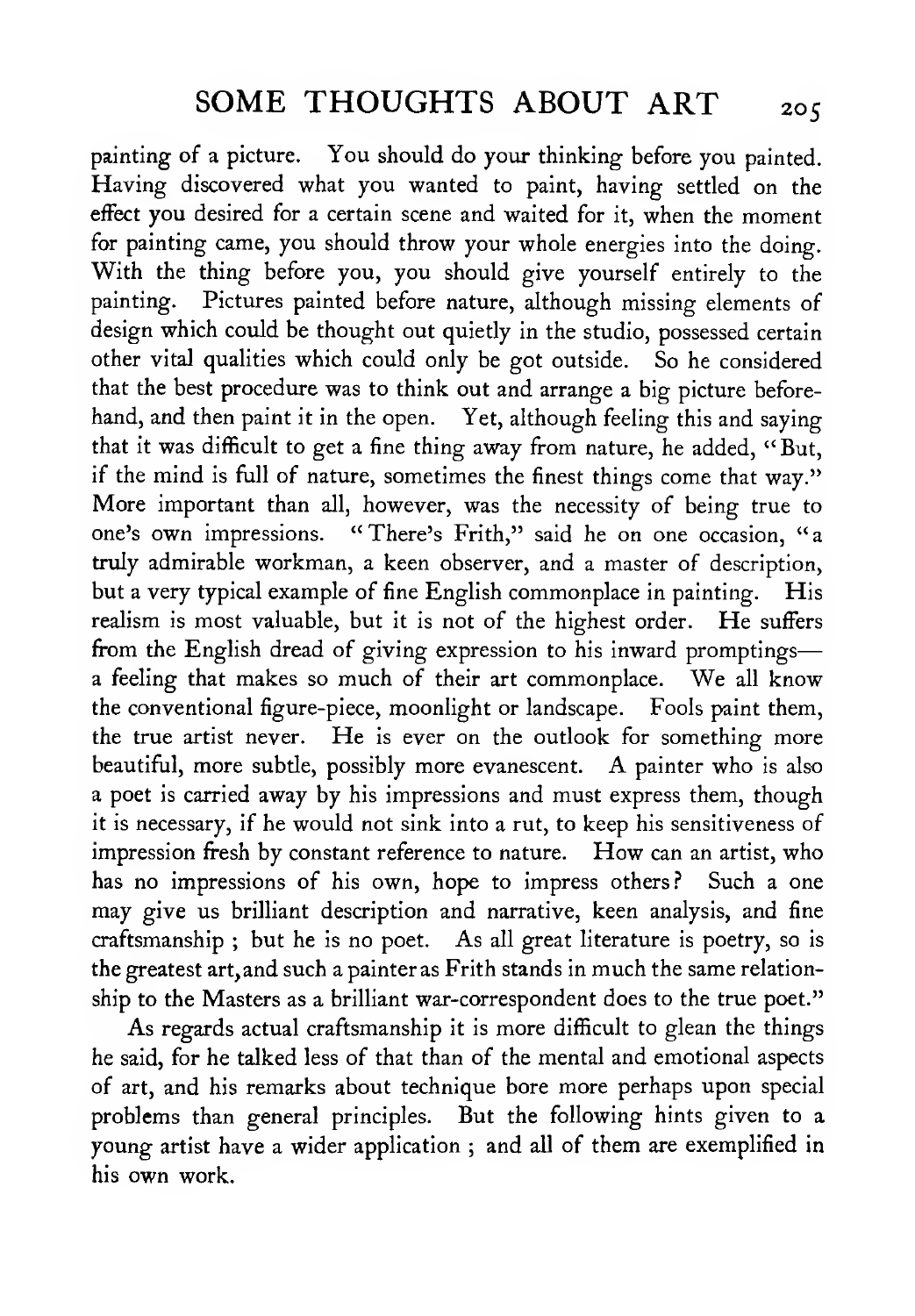" The simpler and more direct the method, the finer the picture."

" Never put <sup>a</sup> touch on your canvas unless you mean something by it."

" There are always accentuated parts in nature and they give life to a picture."

" Remember that an object may be dark without being black."

" Thick or thin painting does not matter provided one gets the effect one desires."

On another occasion he spoke of the painting which is taught in the schools as right in itself and perfectly safe and sufficient as long as one remained "a good boy," and did not make adventures on one's own behalf. But, whenever you came to have anything of your own to say, this academic style had to go or, at least, had to be modified to give expression to the new ideas. And, just because it was a break away from the accepted, this modification presented difficulties to critics, amateurs and even artists. In this connection he referred most sympathetically to Whistler. "I remember when his pictures first began to appear. They struck me as very beautiful. They were beautiful colour, but they were also something new. Now <sup>I</sup> see that this was what he had to say, and that his present work is the outcome of the past." A personal way of expression was likely to grow with a man's age also, and, though with greater familiarity the difficulty of acceptance might disappear, the usual complaint was that the work was "unfinished." Yet a picture was perhaps oftener (and usually better) finished by painting out than by painting in. It was fine to push a picture on as far as one could when you were fresh on it, and then lay it aside to go on with later. " But," and he smiled, " it is even more delightful to go back and find that it expresses so much that it is better to leave it as it is." It was not the pictures that went swimming along that one wanted to finish : it was those that commenced to stick on the ways. If one got even three-quarters of what you were trying for, it was better to leave the picture so than to go on and finish it with the risk of its going back on your hands. He himself made <sup>a</sup> point of never working on a picture unless he felt certain that he could improve it.

McTaggart's talk about individual artists and the characteristics of their work was not less interesting and informative than his reflections upon the significance of art and the problems it involves. Keenly alive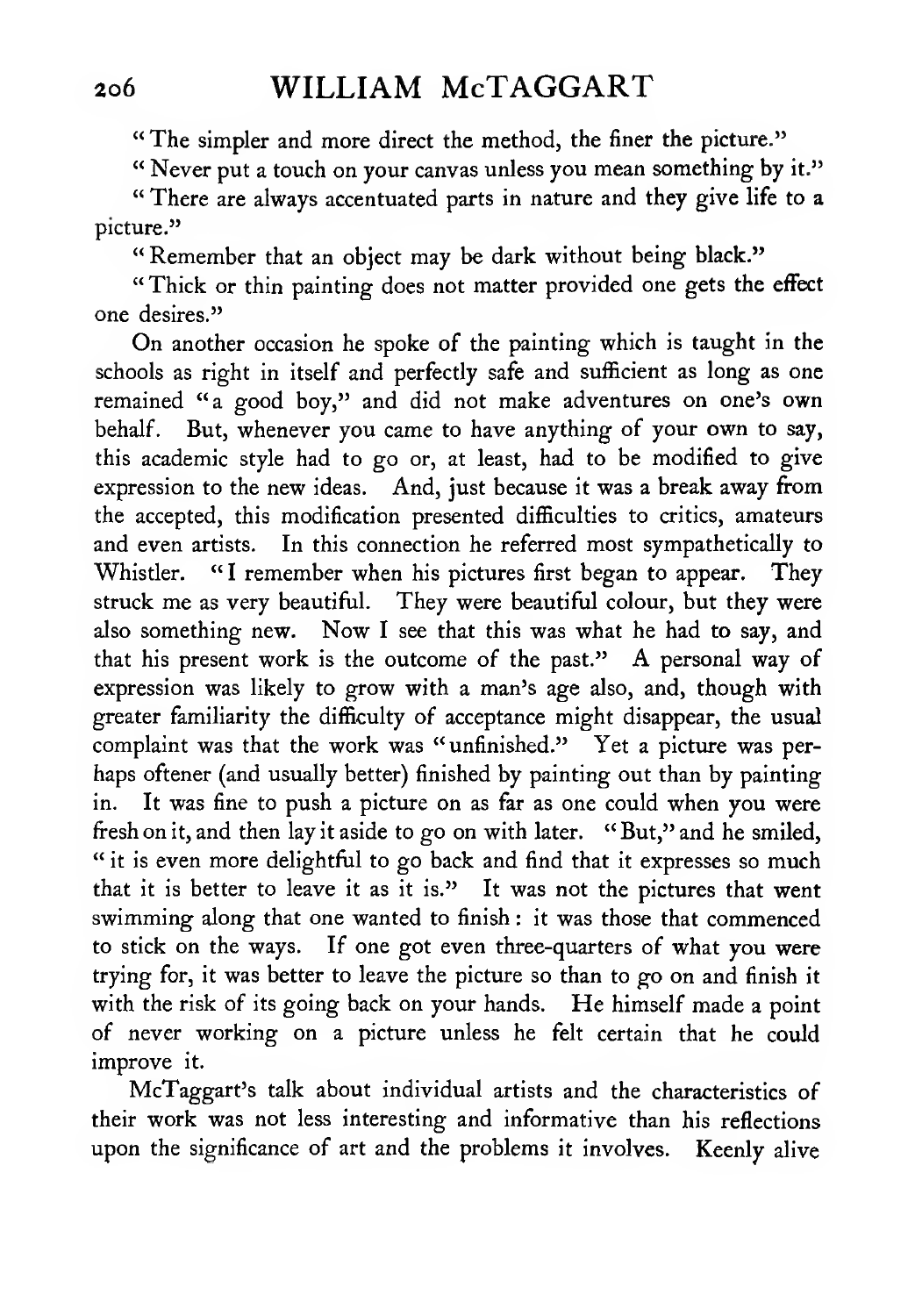to the qualities which separate the real from the counterfeit, there were times when, with <sup>a</sup> good humoured laugh or <sup>a</sup> delicate touch of irony, he would reveal his contempt for pretensions based upon anything except inherent merit ; but, as <sup>a</sup> rule, he was exceedingly generous in his estimate of other men's work. It is not proposed, however, to record these opinions here. But some of his ideas about Claude, Turner, Constable and Claude Monet struck me as being of exceptional interest, for these artists, like himself, were great as painters of the light.

During his stay at Rosehill on Campbeltown Loch, in 1906, the weather was lovely, and during the calm tranquil evenings, when the setting sun threw the shipping clustering round the pier and the church steeples and the distillery chimneys of the distant town into soft silhouette against the quiet golden sky, and cast a glittering track across the still or gently rippling surface of the water, Claude was often mentioned. For was not he the first who set the sun in the heavens. On one of these evenings, McTaggart directed my attention specially to the wide spread light which suffused the scene. "It is," said he, "an undoubted and genuine Claude in all details, for sometimes he also painted the shining sun. Frequently I'm inclined to think him greater than Turner. He gave the full suffusion of light over the entire landscape. And he was so much simpler. Turner was inclined to gradate the light, making the sun the focus and darkening his picture gradually all round to the corners. Now look at that sky," and he pointed across the loch, "the light is equally spread right across it. Then Claude's simplicity is more telling than Turner's accumulation of riches, which was too lavishly piled up when his pictures were painted, and has been increased by the additions time has made to his hatchings and scumblings. Claude's suffused light and simplicity of effect save him from that and seem nearer the beauty of nature." Later we got back to the same theme. We agreed that Turner's piling up of detail and accessory had something of the miser's gloating over his wealth about it (it was sun-gold instead of guineas) and might be associated with his recluse and miserly habits, though McTaggart added that we must not forget that he left his £120,000 savings for the benefit of poor artists. He thought that Turner's dramatic instinct had a great deal to do with his gradating the light round the sun, for he was always dramatic, and he knew every trick of picture-making